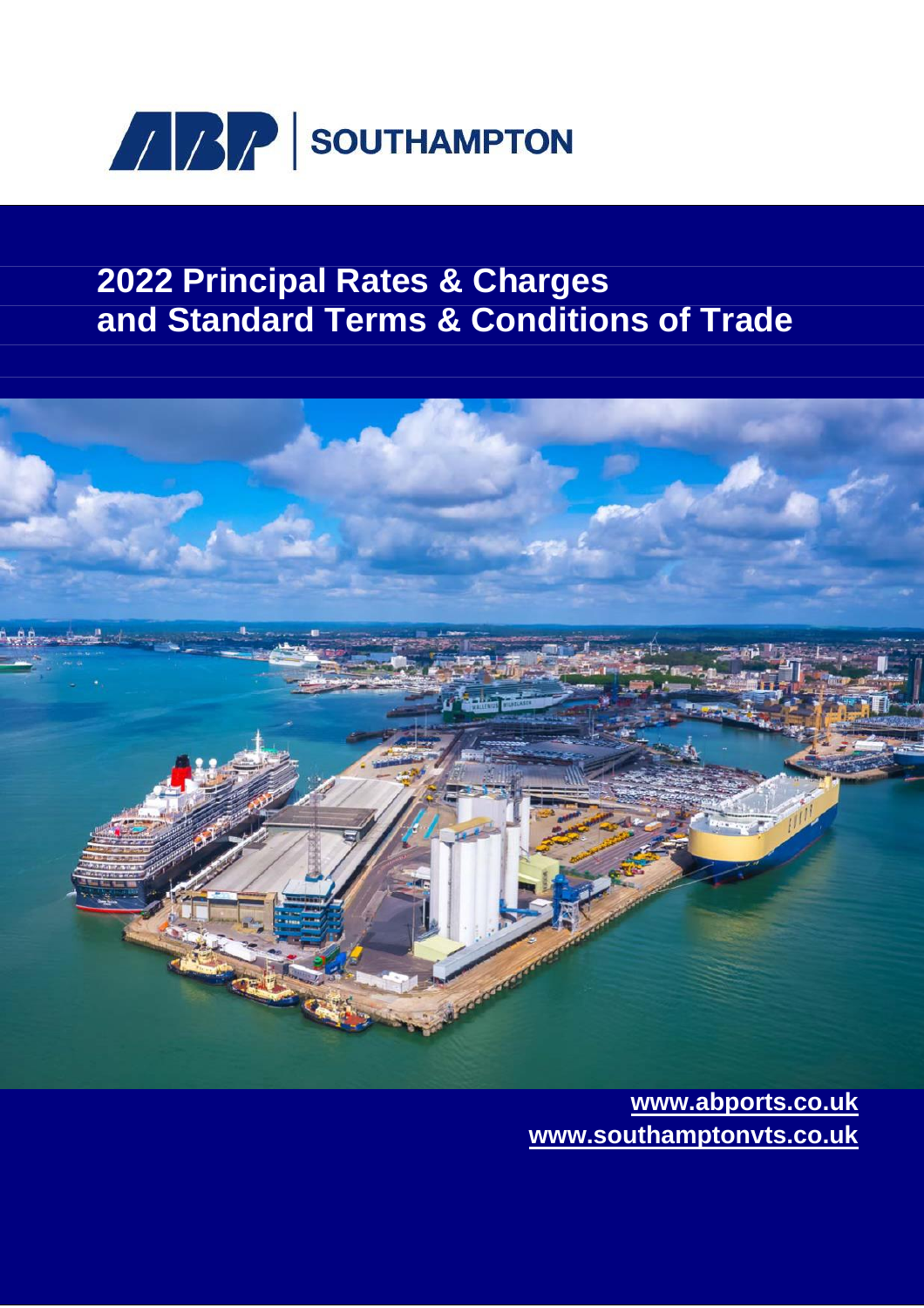## **CONTENTS**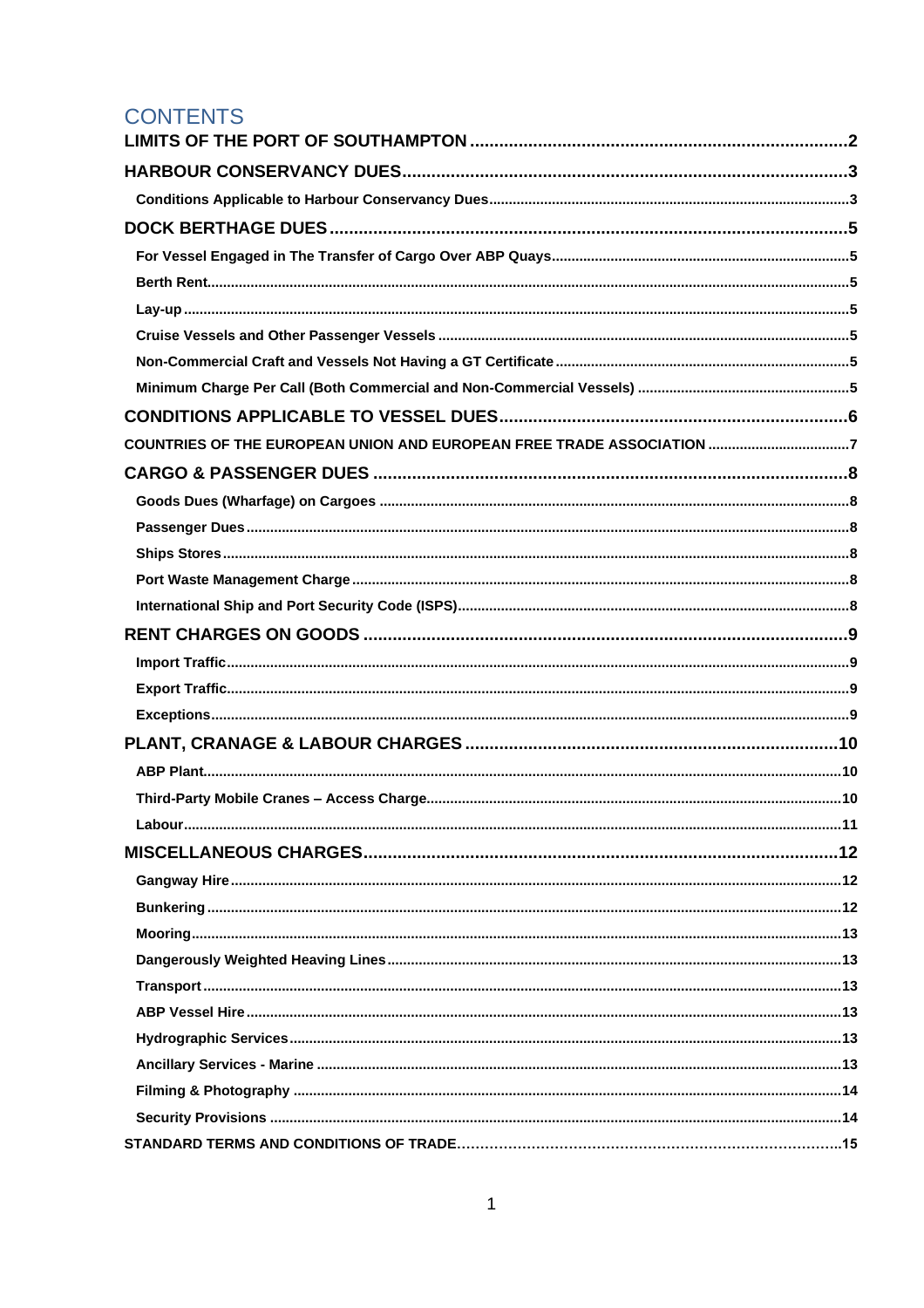## **LIMITS OF THE PORT OF SOUTHAMPTON**

<span id="page-2-0"></span>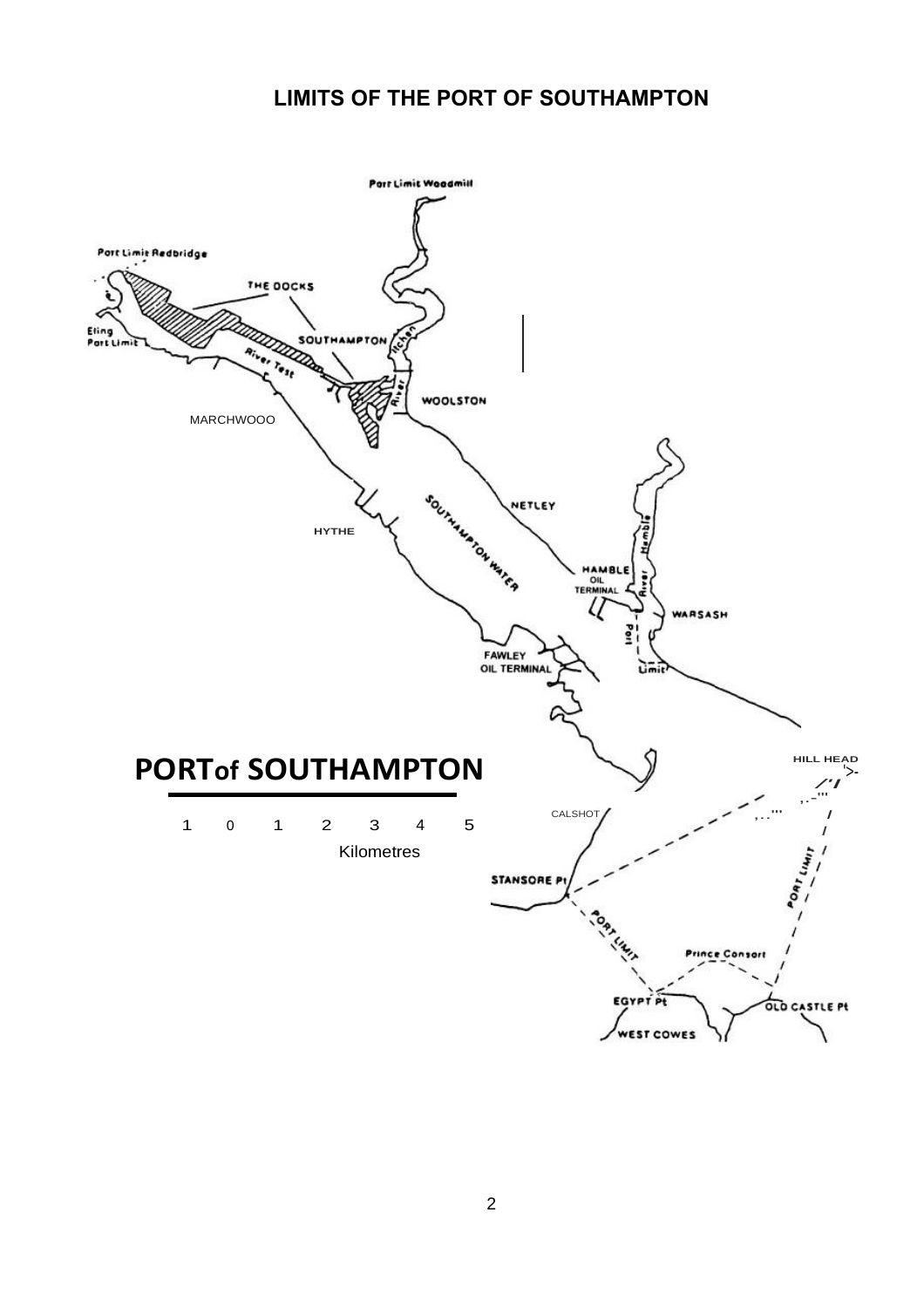## **HARBOUR CONSERVANCY DUES**

### <span id="page-3-0"></span>**Conditions Applicable to Harbour Conservancy Dues**

- <span id="page-3-1"></span>1. Harbour Conservancy Dues are payable in respect of every vessel entering or using the Port of Southampton Limits as defined on Page 2.
- 2. Vessels arriving more than once per calendar day are charged for one arrival only. This concession may not apply to hydrofoils, wave piercers, hovercraft, or other surface/special effect vessels of any description.

### 3. **Composition of Harbour Conservancy Dues**

Harbour Conservancy Dues in respect of home trade vessels as defined in Section 742 of the Merchant Shipping Act 1894 may be compounded on payment in advance of Harbour Conservancy Dues for 100 entries into the Port in a 12 Month Period. This concession may not apply to Hydrofoils, wave piercers, hovercraft, hover vehicles or other surface/special effect vehicles of any description.

| <b>Class</b>                                                 | <b>Vessels entering</b><br><b>Port Limits</b> | <b>Vessels entering</b><br><b>Port Limits but calling at</b><br><b>Fawley and/or Hamble Oil</b><br><b>Terminals only</b> |
|--------------------------------------------------------------|-----------------------------------------------|--------------------------------------------------------------------------------------------------------------------------|
| Coastwise                                                    | £0.242 per GT                                 | £0.167 per GT                                                                                                            |
| Foreign Going                                                | £0.379 per GT                                 | £0.258 per GT                                                                                                            |
| SACD Supplemental Charge - Phase one                         | £0.061 per GT                                 | £0.061 per GT                                                                                                            |
| SACD Supplemental Charge - Phase Two<br>(See note (e) below) | £0.061 per GT                                 | N/A                                                                                                                      |

### **Note:**

(a) Coastwise means: From or to any UK Port/Zone, including Isle of Man, Channel Islands & Northern Ireland

- (b) Foreign Going means: From or to any other Port/Zone
- (c) Charges apply to vessels proceeding north of a line drawn between Stansore Point and Hillhead (see diagram on previous page).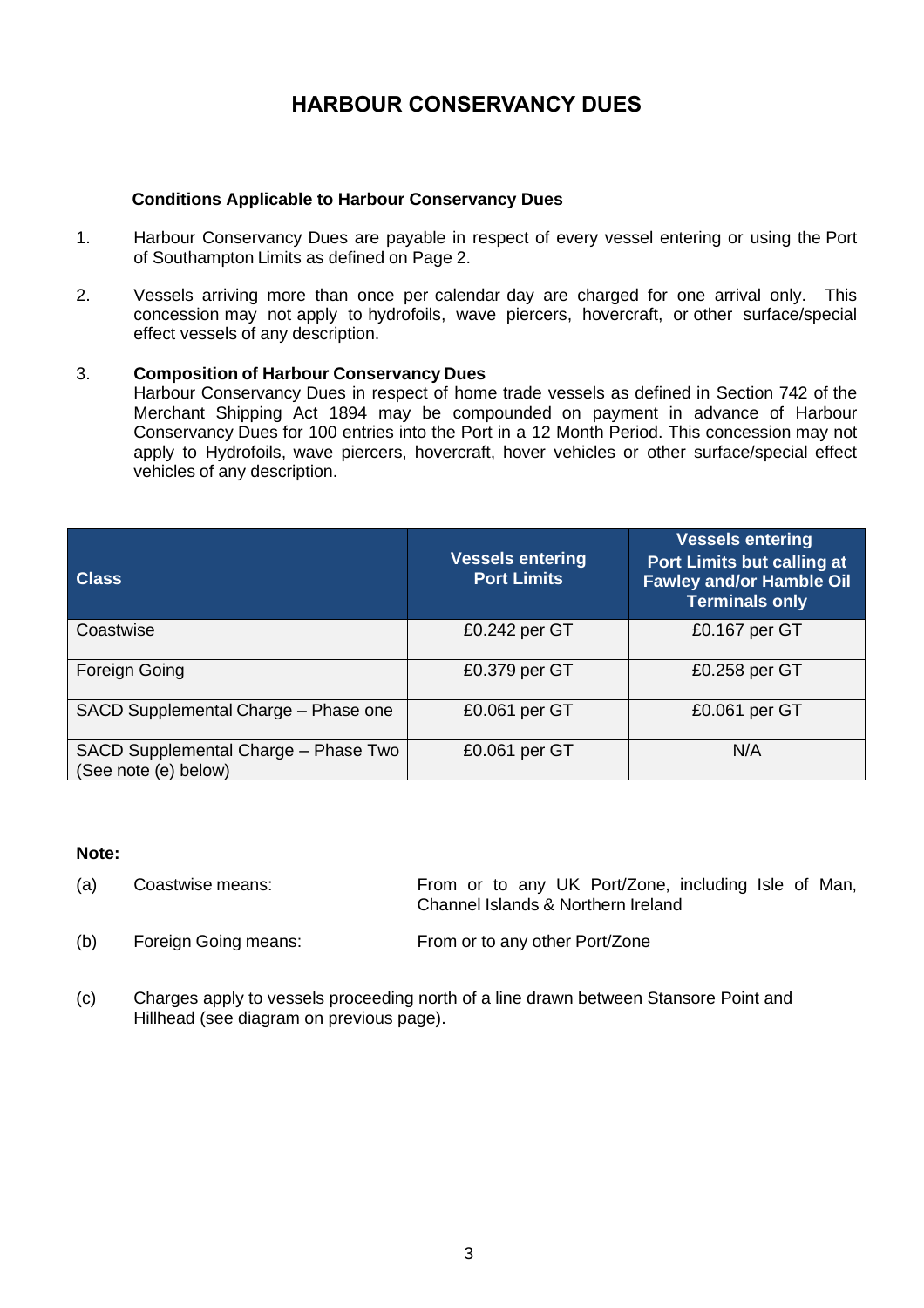- (d) Where a vessel in this category has a measurement of less than 5,000 GT, a 10% discount will be allowed from the payable Harbour Conservancy Dues, provided such discount is claimed at the time the vessel report form is submitted by the owner/agent. This concession does not qualify for compounded Harbour Conservancy Dues.
- (e) In 2014 ABP, as the Statutory Harbour Authority, undertook harbour improvement works, commonly referred to as the Southampton Approach Channel Dredge (SACD). This work was undertaken in two phases.

**Phase One** - Works encompassed the Nab/Thorn and main channel up to and including the Fawley and Hamble Oil Terminals and was completed in the first half of 2014. Accordingly, a supplementary charge was introduced and applied to all vessels entering Port Limits, including Fawley and/or Hamble.

**Phase Two** - Works were carried out North of Fawley & included Southampton Water and Docks. This work was completed in 2014. An additional supplementary charge was introduced with effect from 1<sup>st</sup> January 2015, applicable to all vessels entering the Port Limits, excluding vessels calling at Fawley and / or Hamble oil terminals only.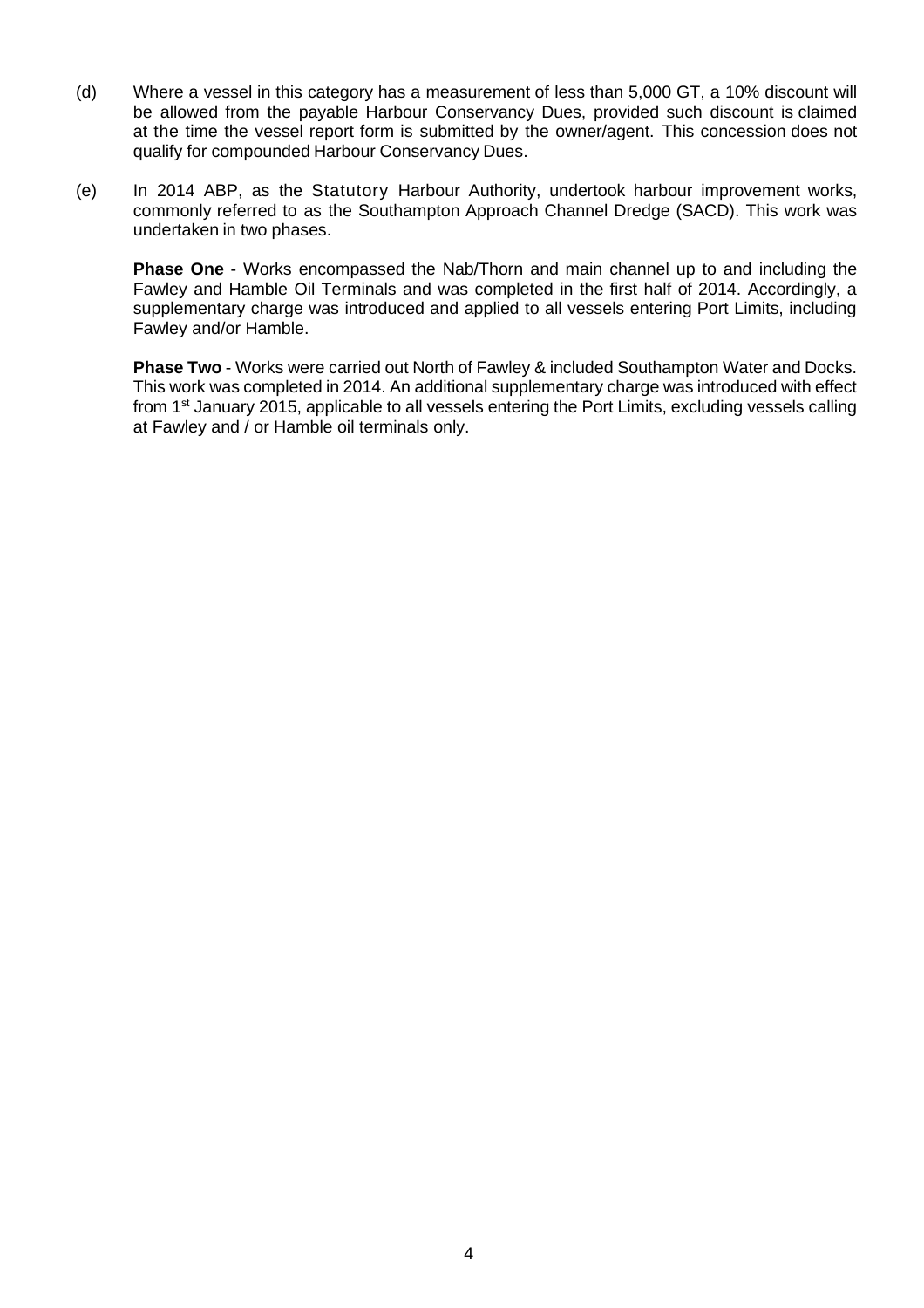## <span id="page-5-0"></span>**DOCK BERTHAGE DUES**

<span id="page-5-3"></span><span id="page-5-2"></span><span id="page-5-1"></span>

| 1.  | For Vessel Engaged in The Transfer of Cargo Over ABP Quays                                                                                 | <b>Charges per</b><br>GT. |
|-----|--------------------------------------------------------------------------------------------------------------------------------------------|---------------------------|
| (a) | Vessels trading from, and to, any UK Port/Zone, Isle of Man, Channel Isles and<br>Northern Ireland                                         | £2.77                     |
| (b) | Ports within countries of the European Union and European Free Trade<br>Association                                                        | £4.20                     |
| (c) | From or to any other Port                                                                                                                  | £5.81                     |
|     | Special arrangements may apply or be possible on application                                                                               |                           |
| 2.  | <b>Berth Rent</b>                                                                                                                          |                           |
|     | Payable the following calendar day after completion of cargo/passenger<br>operations per day, or part thereof                              | £0.156                    |
| 3.  | Lay-up                                                                                                                                     |                           |
|     | Vessels arriving for repair, laying by, laying up at wet berth or anchorage for<br>extended period, either alongside quay or double banked | <b>POA</b>                |
| 4.  | <b>Cruise Vessels and Other Passenger Vessels</b>                                                                                          | <b>POA</b>                |
| 5.  | Non-Commercial Craft and Vessels Not Having a GT Certificate                                                                               |                           |
|     | Subject to berth availability                                                                                                              |                           |
|     | Charges per metre per day (or part thereof) up to 70m OR as determined by<br><b>ABP</b>                                                    | £10.94                    |
|     | Over 70m                                                                                                                                   | <b>POA</b>                |
| 6.  | <b>Minimum Charge Per Call (Both Commercial and Non-Commercial Vessels)</b>                                                                | £481.71                   |

### <span id="page-5-6"></span><span id="page-5-5"></span><span id="page-5-4"></span>**Note:**

| (i) | Any vessel using dangerously weighted heaving lines will be subject to   |
|-----|--------------------------------------------------------------------------|
|     | a charge in line with the published notice issued by the Harbour Master, |
|     | as defined in the Miscellaneous Charges section.                         |

(ii) Vessels calling to perform separate operations, at different berths, will be charged the appropriate Dock Berthage dues for each operation.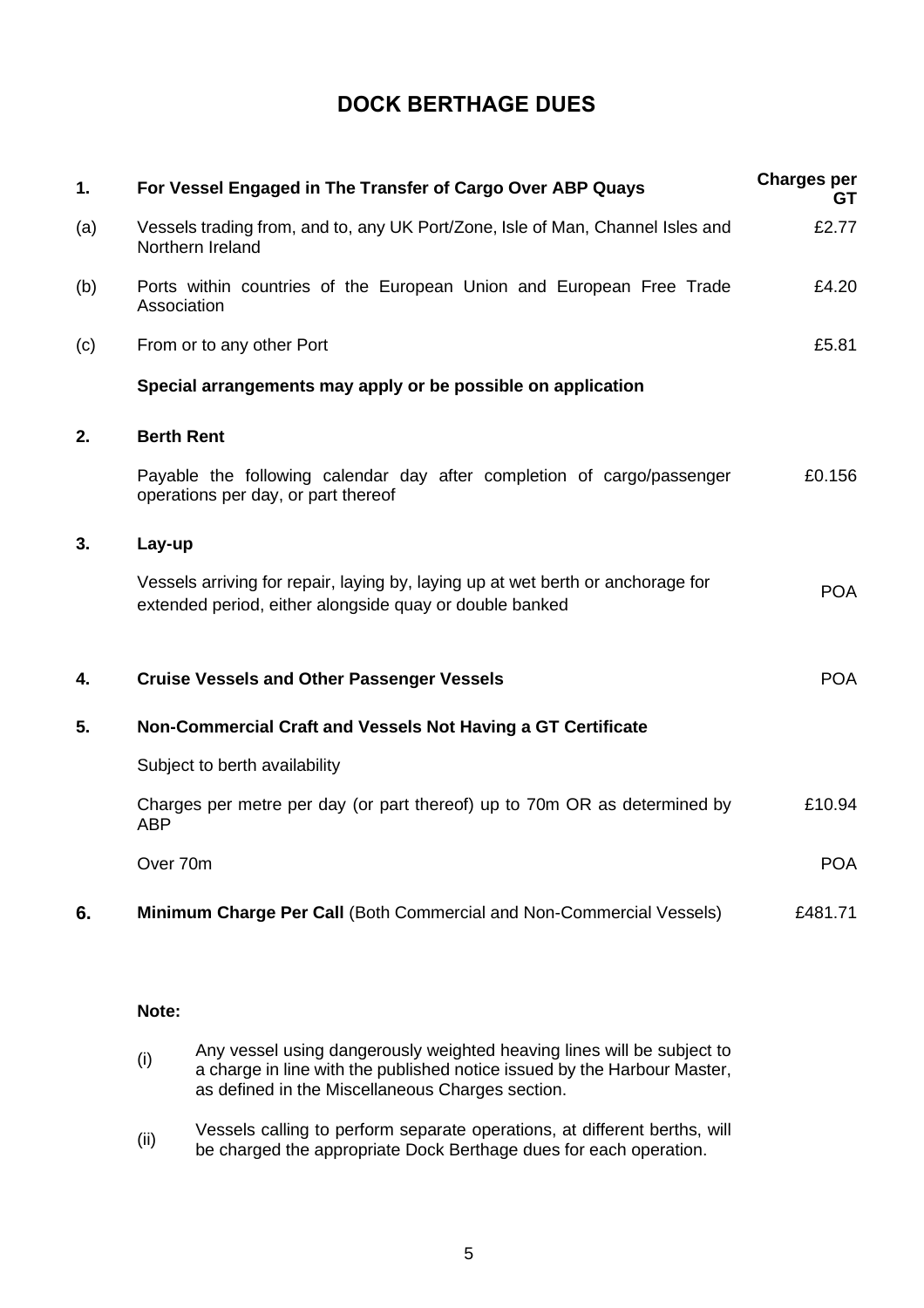## **CONDITIONS APPLICABLE TO VESSEL DUES**

- <span id="page-6-0"></span>1. Dock Berthage Dues to be paid on entry of vessel.
- 2. Dock Berthage Dues payment covers arrival and departure.
- 3. Vessel arrival report forms to be submitted on arrival of vessel.
- 4. Berth rents to be paid prior to departure of vessel.
- 5. Vessels arriving from a lower rated Port/Zone and sailing outward to a higher rate Port/Zone or vice versa, will be charged the higher rate.
- 6. Vessels loading/discharging cargo to be liable to dues payable in respect of most distant Port(s) to/from which such vessel discharged/loaded.
- 7. Vessels having registered Gross Tonnage altered whilst in Port to be subject to dues on the higher tonnage.
- 8. Vessels which enter Port to lay up and do not discharge passengers or cargo, but load passengers or cargo to pay vessel dues according to Port of destination.
- 9. Vessels laid up and not undergoing repairs will only be allowed to remain in Port by special arrangement.
- 10. Dock Berthage Dues will be calculated according to the Gross Tonnage (GT) computed according to the International Convention on Tonnage Measurement of Ships 1969 and which is stated on the International Tonnage Certificate (1969) or, in the absence of such documentation, by a method determined by ABP.
- 11. Port State Control Detained Vessels
	- 11.1 Vessel detained in Port by empowered authority shall be liable to a charge of £0.42 per Gross Tonne per day from day of detention until day of release inclusive in addition to the normal charges to the vessel.
	- 11.2 For the avoidance of doubt a vessel detained within the Port Limits beyond its scheduled departure time will be deemed to be conducting a separate 'lay-by' operation and will attract additional commercial charges as advised by ABP's Commercial Department.
	- 11.3 Vessels detained by empowered authority elsewhere will only be accommodated in the Port subject to advance notice, availability of berth (at ABP's sole discretion) and advance acceptance of charges, which shall be:

EITHER - published Dock Berthage dues according to Gross Tonnage and Port of (cargo) origin/destination to cover first seven days. Thereafter until day of departure £0.89 per Gross Tonne per day, or part thereof.

OR - £0.42 per Gross Tonne per day from day of arrival to day of departure whichever is the higher.

- 11.4 These additional charges apply to allegedly sub-standard detained vessels only and not to vessels calling for repairs, or in distress, requiring lay-by or lay-up accommodation, **where commercial arrangements have been agreed following prior application.**
- 12. In all cases ABP reserve the right to move any vessel, either from berth or anchorage, at any time at the cost of the Ship owner without notice.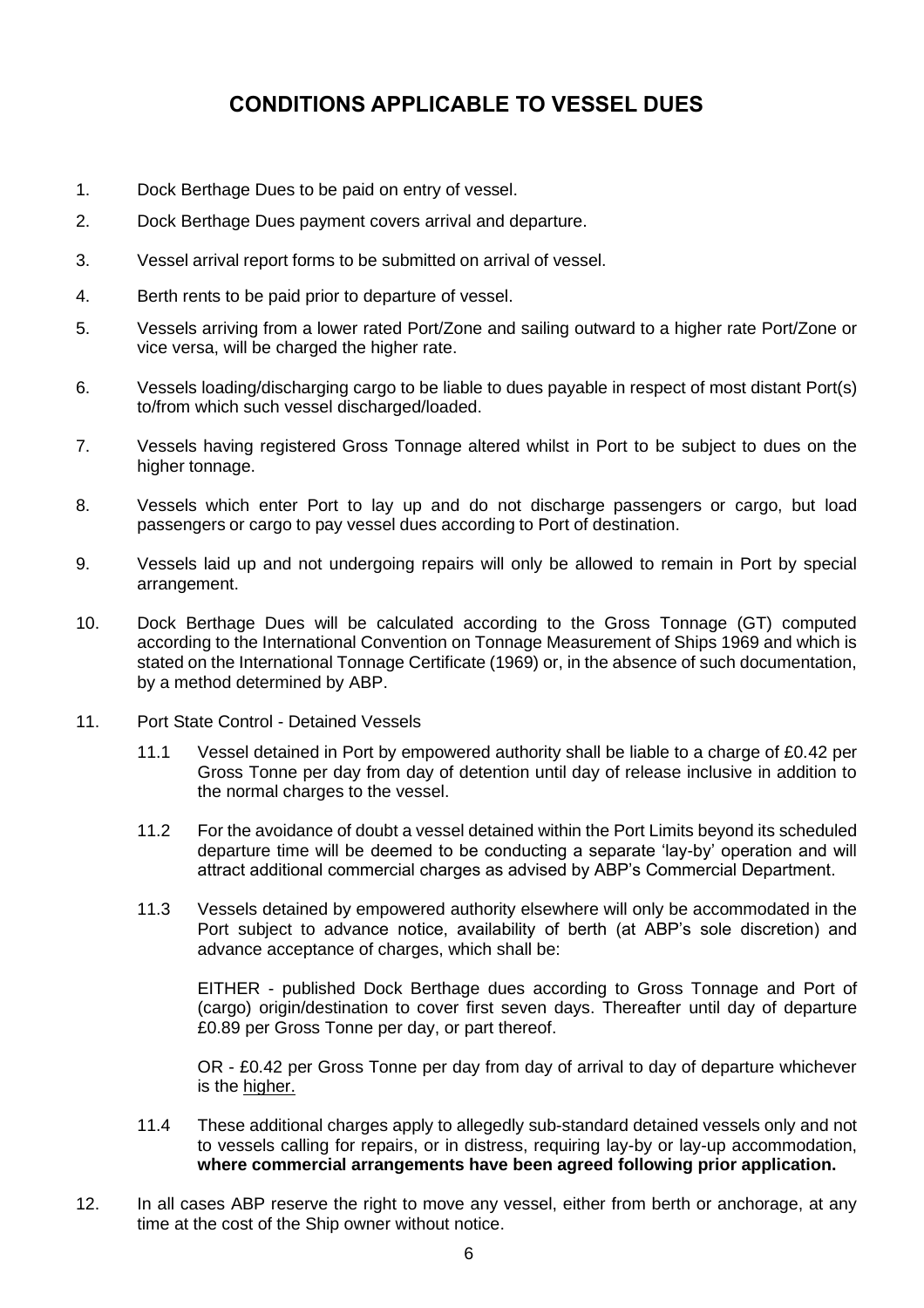## <span id="page-7-0"></span>**COUNTRIES OF THE EUROPEAN UNION AND EUROPEAN FREE TRADE ASSOCIATION**

| Austria*        | Latvia             |
|-----------------|--------------------|
| Belgium         | Liechtenstein+*    |
| <b>Bulgaria</b> | Lithuania          |
| Croatia         | Luxembourg*        |
| Cyprus          | Malta              |
| Czechia*        | <b>Netherlands</b> |
| Denmark         | Norway+            |
| Estonia         | Poland             |
| Finland         | Portugal           |
| France          | Romania            |
| Germany         | Slovakia           |
| Greece          | Slovenia           |
| Hungary*        | Spain              |
| Iceland+        | Switzerland+*      |
| Ireland         | Sweden             |
| Italy           |                    |
|                 |                    |

- \* Land locked countries, without seaports
- + EFTA Countries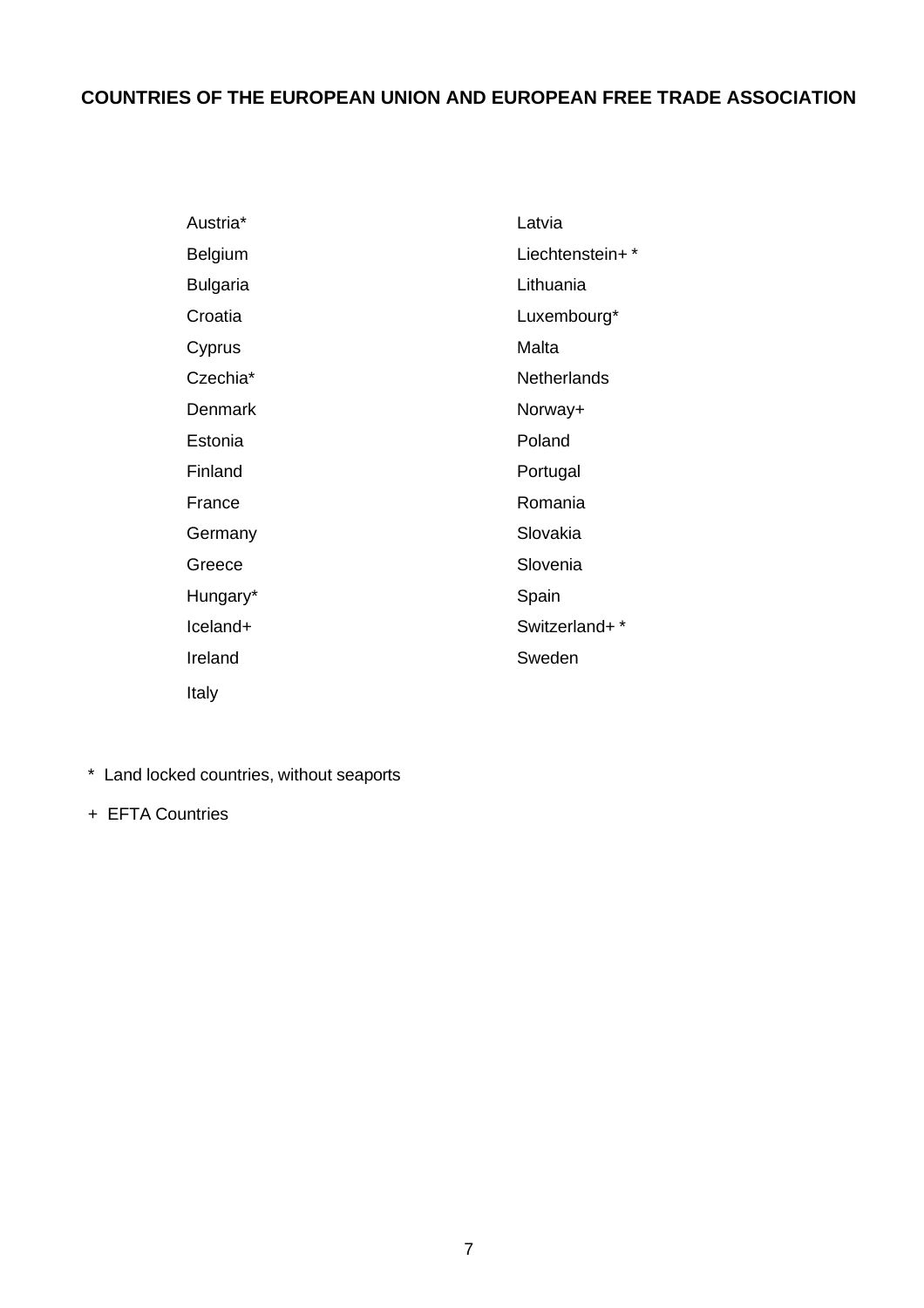## **CARGO & PASSENGER DUES**

<span id="page-8-4"></span><span id="page-8-3"></span><span id="page-8-2"></span><span id="page-8-1"></span><span id="page-8-0"></span>

| $\mathbf 1$ | <b>Goods Dues (Wharfage) on Cargoes</b> |                                                                                                                                                   |                          |  |
|-------------|-----------------------------------------|---------------------------------------------------------------------------------------------------------------------------------------------------|--------------------------|--|
|             |                                         | Discharged/Loaded over quay or over side<br>Special arrangements may be possible on application, subject to<br>nature, value and volumes of cargo | £14.98 per tonne         |  |
| 2.          |                                         | <b>Passenger Dues</b>                                                                                                                             | <b>POA</b>               |  |
| 3.          |                                         | <b>Ships Stores</b>                                                                                                                               | £8.30 per tonne          |  |
| 4.          | <b>Port Waste Management Charge</b>     |                                                                                                                                                   | £164.69 per vessel visit |  |
|             | 2003)                                   | (Merchant Shipping Port Waste Reception Facility Regulations -                                                                                    |                          |  |
|             | Note:                                   |                                                                                                                                                   |                          |  |
|             | (i)                                     | Allows for the disposal of up to 4m <sup>3</sup> per vessel of ship<br>generated MARPOL Annex V EU Sourced waste                                  |                          |  |
| 5.          |                                         | <b>International Ship and Port Security Code (ISPS)</b>                                                                                           | <b>POA</b>               |  |
|             | Note:                                   |                                                                                                                                                   |                          |  |
|             | $\sqrt{N}$                              | In the ovent of the Dert being required to increase the                                                                                           |                          |  |

<span id="page-8-5"></span>(i) In the event of the Port being required to increase the ISPS level additional charges will subsequently apply to all involved vessels alongside.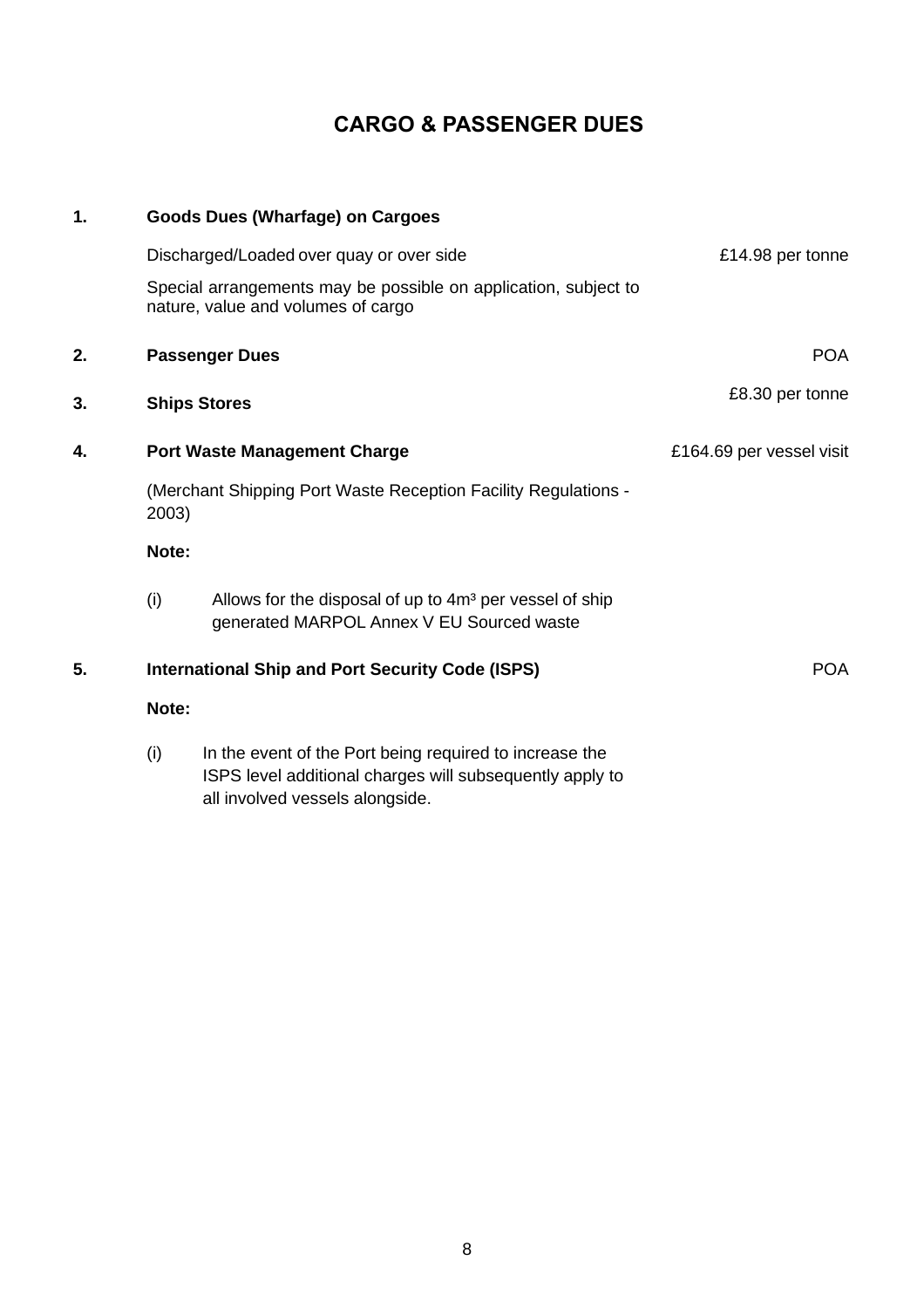## **RENT CHARGES ON GOODS**

### <span id="page-9-0"></span>**1. Import Traffic**

<span id="page-9-1"></span>Rent applicable unless prior approval has been agreed will be levied the day following the date of ship breaking bulk. Thereafter:

<span id="page-9-2"></span>

|    | First seven calendar days                                                                                                                                             | £10.74 per tonne per day                     |
|----|-----------------------------------------------------------------------------------------------------------------------------------------------------------------------|----------------------------------------------|
|    | Next seven calendar days                                                                                                                                              | £21.45 per tonne per day                     |
|    | Thereafter                                                                                                                                                            | £35.42 per tonne per day                     |
| 2. | <b>Export Traffic</b>                                                                                                                                                 |                                              |
|    | From the day after the arrival of goods                                                                                                                               | £35.42 per tonne per<br>week or part thereof |
| 3. | <b>Exceptions</b>                                                                                                                                                     |                                              |
|    | For vehicles (up to 2 tonnes gross weight), rent is applicable from cargo's arrival in Port (for<br>export) and discharge from ship (for import). Charges as follows: |                                              |
|    | First seven calendar days                                                                                                                                             | £3.48 per vehicle per day                    |
|    | $8-28$ days                                                                                                                                                           | £6.94 per vehicle per day                    |

<span id="page-9-3"></span>Thereafter **E10.35** per vehicle per

Rates for vehicles over 2 tonnes gross weight as above + 100%

Additional charges may be applicable if vehicles are over 6 metres in length

Cargo received for shipment but subsequently redelivered will be subject to rent, except where otherwise agreed, from day of arrival to day of delivery inclusive

day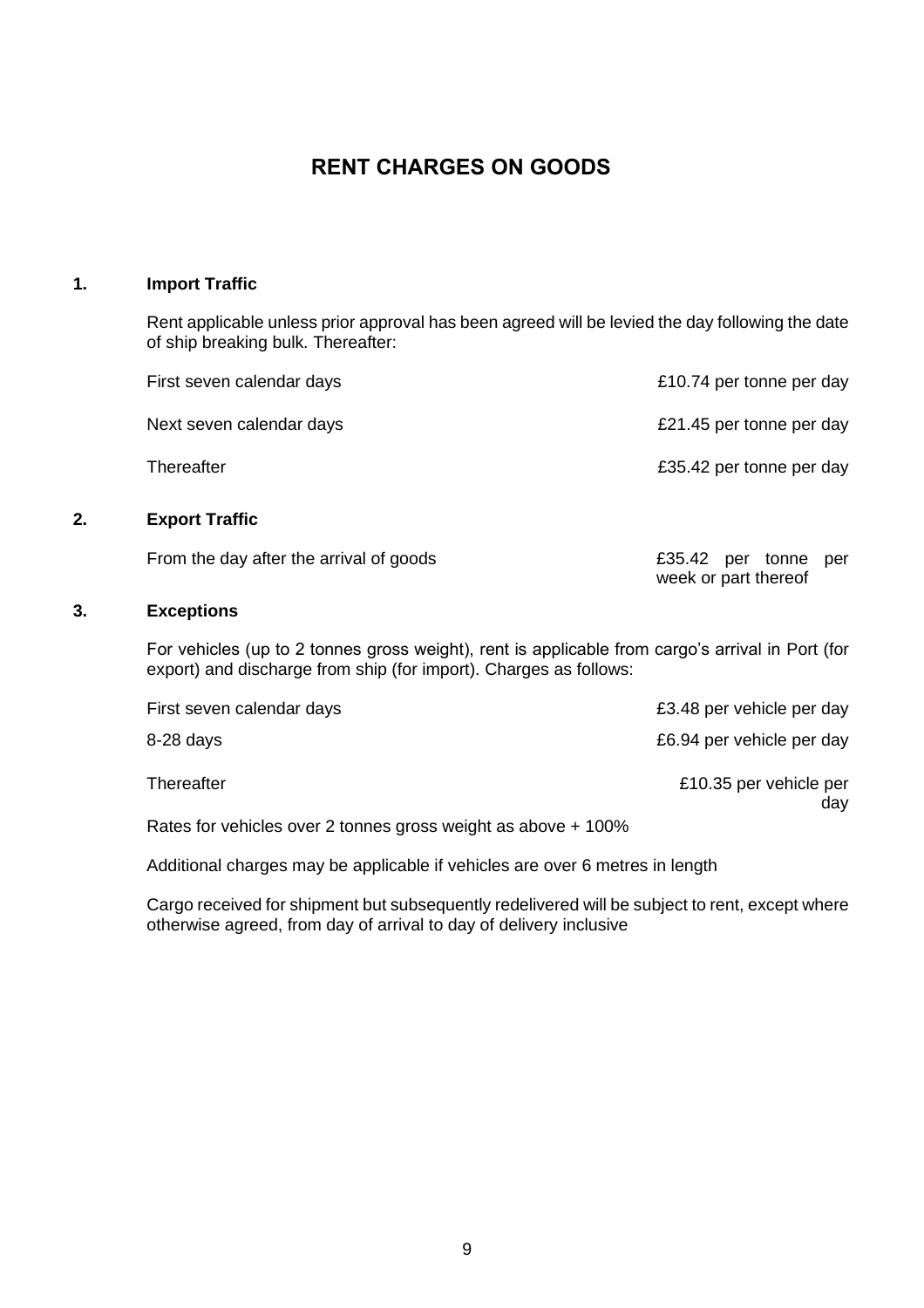## **PLANT, CRANAGE & LABOUR CHARGES**

<span id="page-10-0"></span>Hire of Cranage, and other ABP Plant, is subject to ABP's Standard Terms and Conditions of Trade and availability and subject to completion of the appropriate hire process where applicable.

### **1. ABP Plant**

<span id="page-10-1"></span>Hourly Rate within Standard Operating Hours

| Terex Mobile Crane 30T       | £144.45    |
|------------------------------|------------|
| Merlo Mobile Crane 4T + 6T   | £126.20    |
| <b>Bronto Skylift (MEWP)</b> | £204.17    |
| <b>Road Sweeper</b>          | £133.45    |
| Forklift Truck - Up to 12T   | £62.14     |
| Forklift truck 12T+          | £131.90    |
| Mobile Harbour Cranes 10-65T | <b>POA</b> |

### **2. Third-Party Mobile Cranes – Access Charge**

<span id="page-10-2"></span>Third-party mobile cranes entering and/or operating on the Port Estate endure the following charges per day or part thereof

| Lifting         | $61$   | 61-80T | $81 - 100$ T | $100 - 200$ T | $201 - 500$ T | $>500$ T |
|-----------------|--------|--------|--------------|---------------|---------------|----------|
| <b>Capacity</b> |        |        |              |               |               |          |
| <b>Price</b>    | £54.30 | £65.15 | £78.18       | £114.77       | £160.69       | £224.97  |
| $(\text{+VAT})$ |        |        |              |               |               |          |

All third-party mobile cranes entering and/or operating on the Port Estate are subject to ABP engineer approval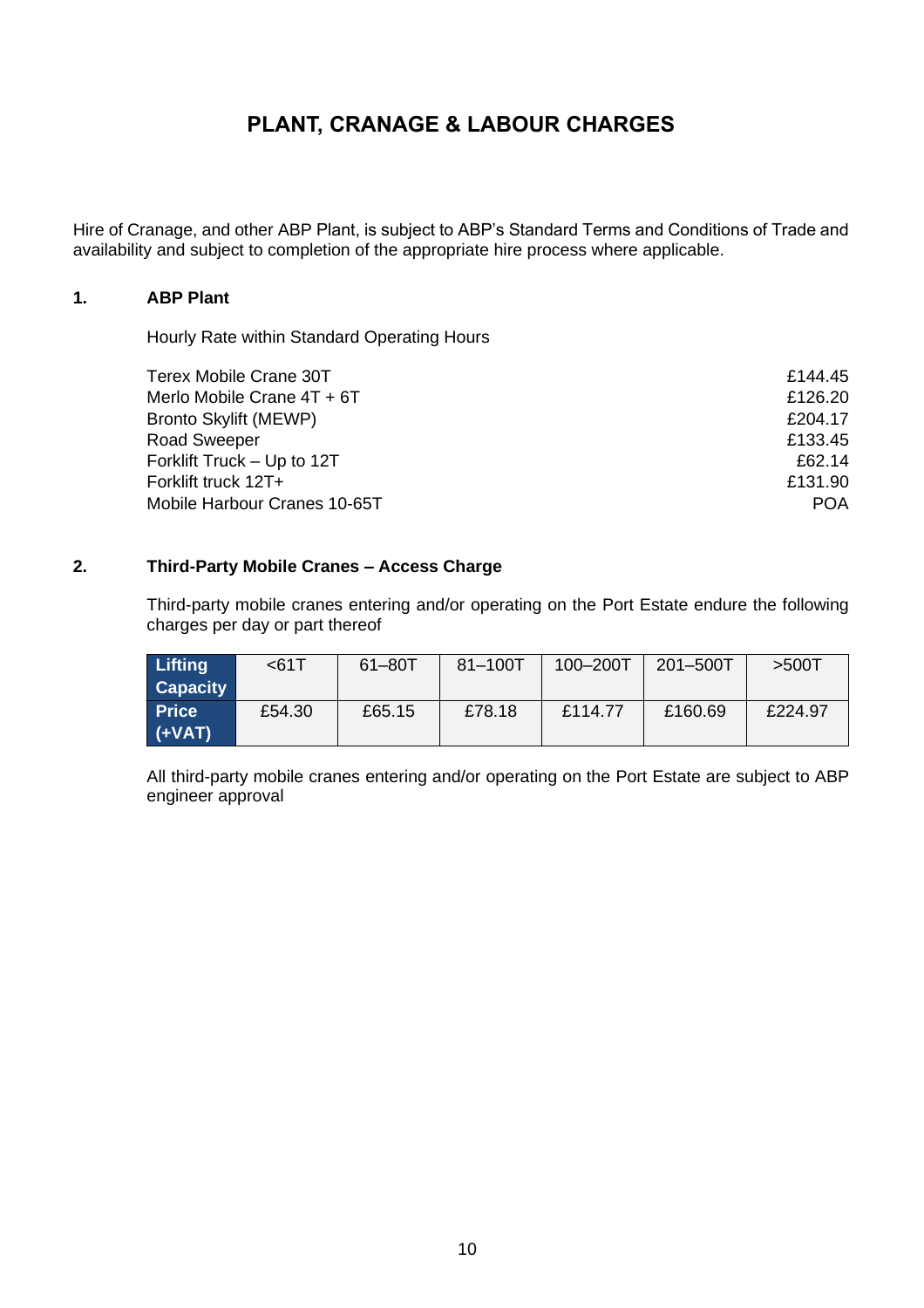### **3. Labour**

<span id="page-11-0"></span>Per Operative per hour or part thereof

| <b>Days</b>       | <b>Operating Hours</b> | <b>Price Per Hour</b> |
|-------------------|------------------------|-----------------------|
| Monday - Friday   | $08:00 - 17:00$        | £62.24                |
| Monday - Friday   | $07:00 - 08:00$        | £74.20                |
| Monday - Friday   | $17:00 - 21:00$        | £74.20                |
| Saturday / Sunday | $07:00 - 21:00$        | £98.14                |
| (Minimum 8 hours) |                        |                       |
| Monday - Sunday   | All Other Hours        | £114.43               |
| (Minimum 8 hours) |                        |                       |

Per Engineer per hour or part thereof

| <b>Position</b>                       | <b>Charge Per Hour</b> |
|---------------------------------------|------------------------|
| <b>Engineering Manager</b>            | £203.96                |
| Senior Project Engineer / Maintenance | £149.35                |
| Manager / Senior Electrical Engineer  |                        |
| <b>Project Engineer</b>               | £94.74                 |
| Electrical Engineer / Team Leader     | £94.74                 |
| Technician                            | £88.16                 |
| Clerk of Works / Contract Technician  | £88.16                 |

All labour is subject to maximum 12 hour working shift time per day and subject to availability

### **Note:**

- (i) Standard Operating Hours are Monday–Friday 07:00–19:00 (Excluding Operatives). Rates for operation outside of these hours as above + 50%.
- (ii) In all cases part of an hour will be charged as an hour.
- (iii) A minimum charge of **4 (four)** hours for labour and plant hire will be made in respect of each and every duly completed application form including any application not progressed.
- (iv) If, for operational reasons, plant is utilised with a capacity in excess of that ordered for the cargo weight to be lifted then ABP may, at its sole discretion, allow the appropriate lower rate to be applied.
- (v) Above charges exclude provision of a crane operator and banksman. Hourly rates available on application.
- (vi) The correct crane/plant request procedure must be followed available from Port Planning [port.planning@abports.co.uk.](mailto:port.planning@abports.co.uk)
- (vii) Access to ABP Port Estate is subject to the completion of the Hire Form.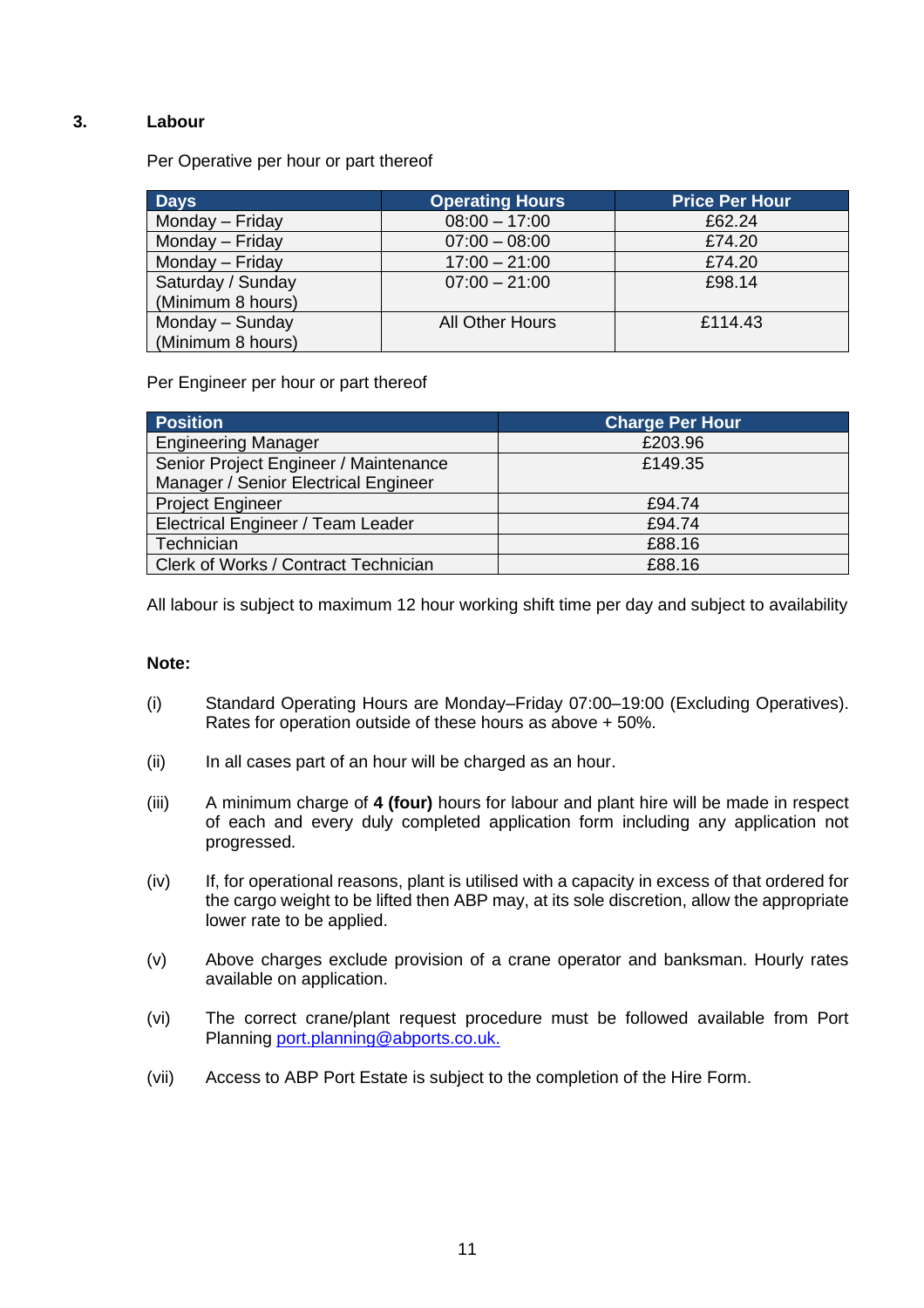## **MISCELLANEOUS CHARGES**

<span id="page-12-0"></span>Hire of gangways, and other ABP Plant, is subject to ABP's Standard Terms and Conditions of Trade and availability and subject to completion of the appropriate hire process where applicable.

### **1. Gangway Hire**

<span id="page-12-1"></span>

| Open    | £6.37 per metre |
|---------|-----------------|
| Covered | £8.49 per metre |
|         |                 |

### **Installation of a Gangway <b>E217.37** per act

Installation OR Retraction of a gangway using mobile crane within Standard Operating Hours (inclusive of labour)

### **Condition of Hire**

The hirer will be responsible for the gangway during the hire period, should any damage be discovered on collection ABP will hold the hirer liable for all repair costs

### **Note:**

- (i) Gangway Hire Charge applies to a 24-hour period or part thereof thereafter from the installation of a gangway.
- (ii) Standard Operating Hours are Mon Fri 07.00 19.00hrs. Rates for operation outside of these hours as above + 50%.
- (iii) Gangways ordered and not required or cancelled with less than 24 hours' notice are subject to the minimum charge(s).
- (iv) Except where otherwise agreed a minimum charge of £159.08 will apply to all rates and charges.

### **2. Bunkering**

<span id="page-12-2"></span>All bunkering activity within the Port Limits must be recognised by the Harbour Master. The charges outlined below apply to the bunker barges and road tankers supplying vessels in the Eastern and Western Docks at the Port of Southampton – cargo charges applicable below:

### **Conventional Fuels, from Bunker Barge or Road Tanker** 23.18 per Metric Tonne

### **LNG, from Bunker Barge or Road Tanker E2.65 per Metric Tonne**

For any bunker vessel requiring access to a berth charges are available on request.

For all bunkering activity within the Southampton Container Terminal arrangement must be made with the terminal operator.

Bunkering activity is subject to completion of the appropriate booking process, including timely submission of the fuel receipts to ABP Billing team [ABPBillingQueries@abports.co.uk](mailto:ABPBillingQueries@abports.co.uk)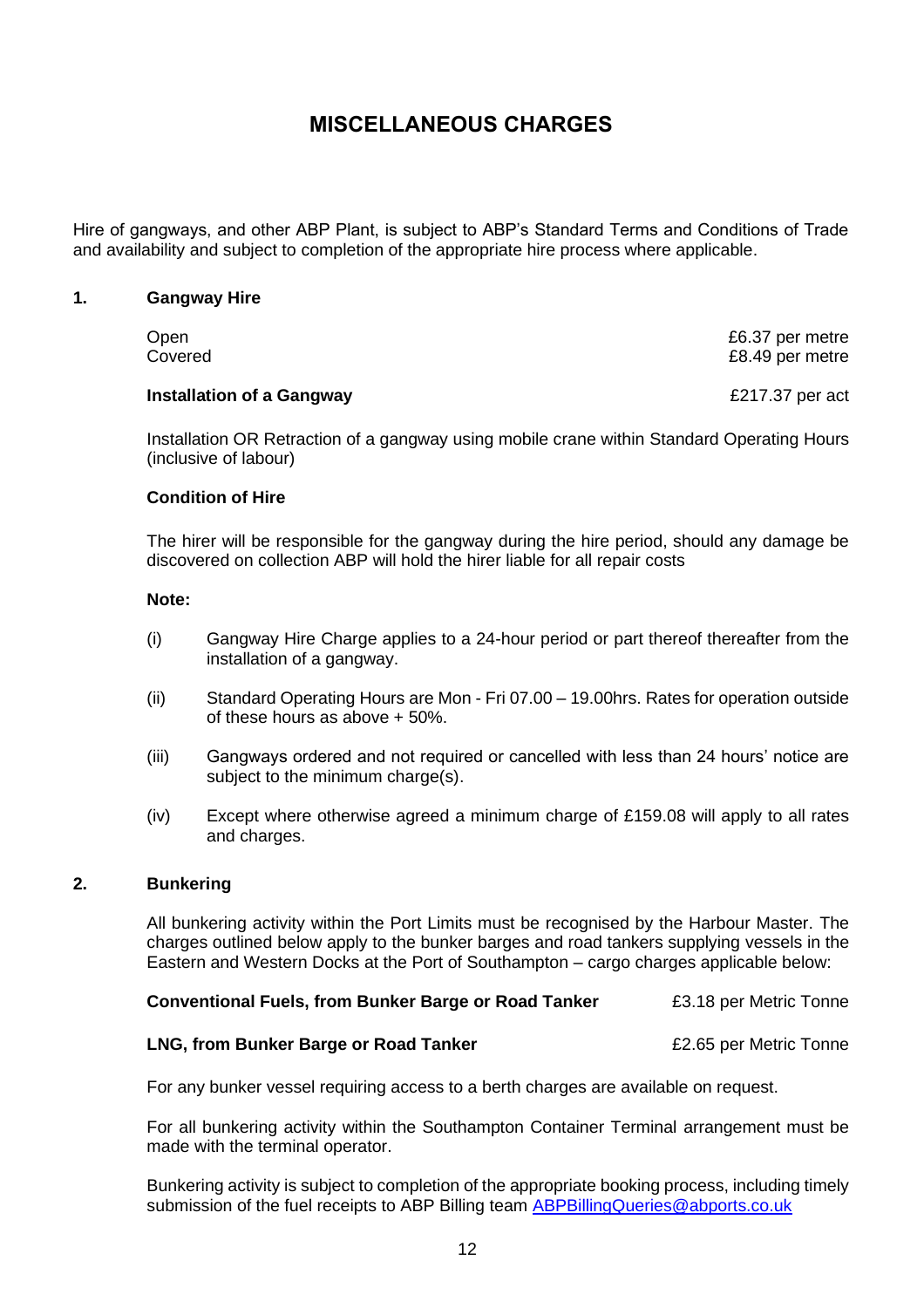### **3. Mooring**

<span id="page-13-0"></span>Mooring services are available from ABP as well as other providers in the Port POA

<span id="page-13-1"></span>Subject to availability and by prior booking only

### **4. Dangerously Weighted Heaving Lines**

In order to promote safe practice ABP commenced charging **£1,000** per offence every time a ship is found to use a dangerously weighted heaving line(s) from 31<sup>st</sup> January 2018. The letter from the Harbour Master can be found at: [http://www.southamptonvts.co.uk/Port\\_Information/Regulations/](http://www.southamptonvts.co.uk/Port_Information/Regulations/)

### **5. Transport**

<span id="page-13-2"></span>

| Rail                             | <b>POA</b> |
|----------------------------------|------------|
| <b>Helicopter Landing Permit</b> | <b>POA</b> |

### **6. ABP Vessel Hire**

<span id="page-13-3"></span>All ABP Vessel Hire is subject to ABP's Standard Terms and Conditions of Trade and availability and subject to completion of the appropriate hire process where applicable

| Workboat   | <b>POA</b> |
|------------|------------|
| ABP Launch | <b>POA</b> |

### **Note:**

- (i) Charges include provision of a boat crew.
- (ii) A minimum charge of **4 (four)** hours vessel hire rate will apply.
- (iii) In all cases part of an hour will be charged as an hour.
- (iv) Standard Operating Hours are Mon Fri 07.00 19.00hrs. Rates for operation outside of these hours as above + 50%.

### **7. Hydrographic Services**

<span id="page-13-4"></span>

| Hydrographic Survey (Inclusive of boat hire, crew and surveyor, |  | £2,795.21 per day |
|-----------------------------------------------------------------|--|-------------------|
| up to 8 hours maximum)                                          |  |                   |

Data Processing (Per survey, inclusive of paper and digital chart data) £POA

<span id="page-13-5"></span>

| <b>Survey Report</b> | <b>POA</b> |
|----------------------|------------|
|                      |            |

### **8. Ancillary Services - Marine**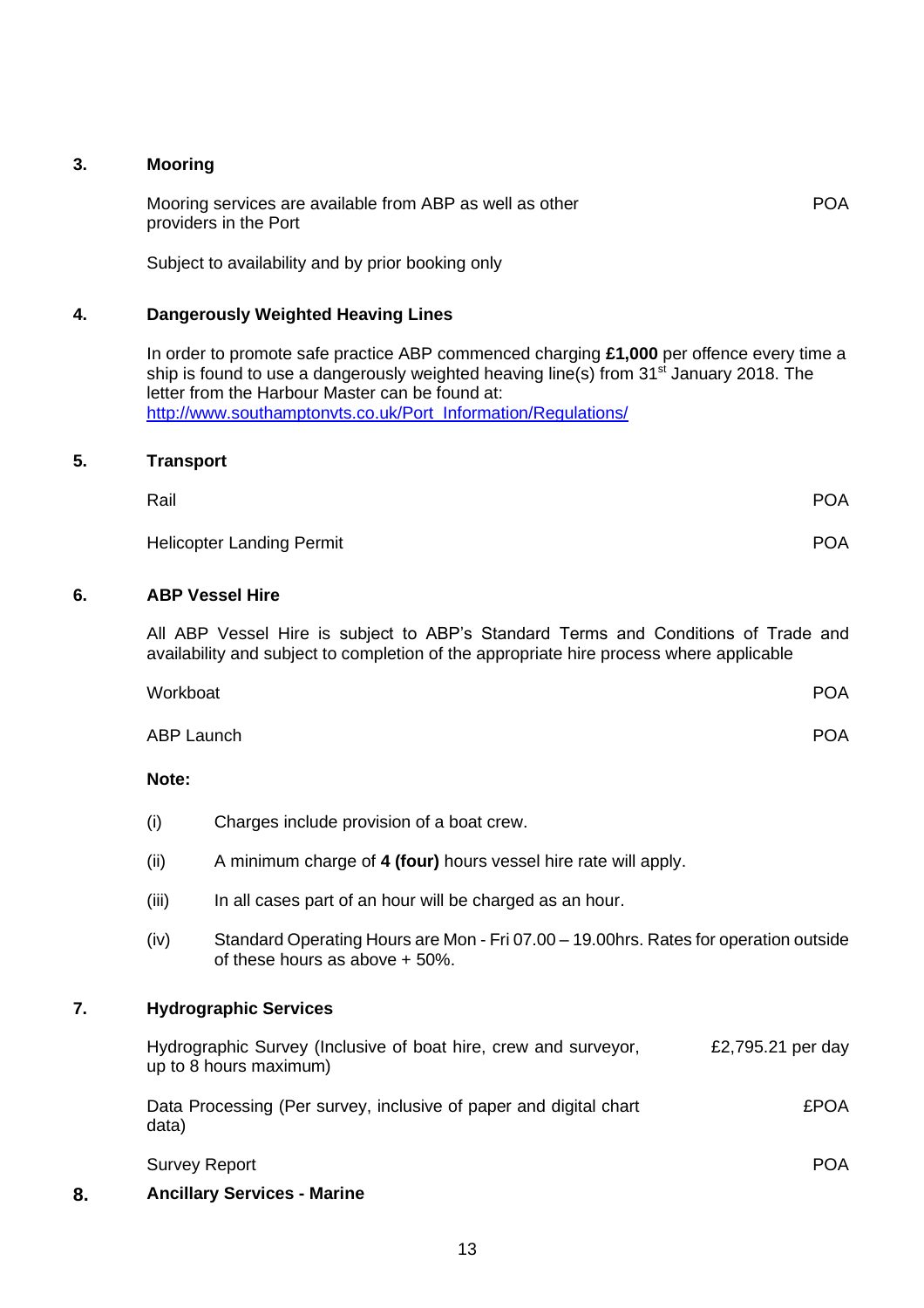<span id="page-14-0"></span>

|     |               | Suez Canal Rebate Letter                                                                                                                                                     | £271.50    |
|-----|---------------|------------------------------------------------------------------------------------------------------------------------------------------------------------------------------|------------|
|     |               | <b>Notice to Mariners</b><br>Notice of publication within 4 weeks                                                                                                            | £325.80    |
|     | authority)    | Cross district publication charge (Issued on behalf of another                                                                                                               | £162.90    |
|     |               | Late notice surcharge (10 days or less)                                                                                                                                      | $+50%$     |
| 9.  |               | <b>Filming &amp; Photography</b>                                                                                                                                             |            |
|     |               | <b>Port Access and Filming Permit</b>                                                                                                                                        | <b>POA</b> |
|     |               | Subject to prior approval<br>Please note that the approval process can take up to two weeks<br>All applications are considered on a case by case basis                       |            |
|     | <b>Drones</b> |                                                                                                                                                                              | <b>POA</b> |
|     | granted       | The use of Third-Party Drones is prohibited within the Port Limits<br>unless in exceptional circumstances where prior consent has been                                       |            |
| 10. |               | <b>Security Provisions</b>                                                                                                                                                   |            |
|     |               | <b>Temporary Welfare Facilities</b>                                                                                                                                          | <b>POA</b> |
|     |               | Static and portable welfare units can be hired at request                                                                                                                    |            |
|     |               | <b>Temporary Security Infrastructure</b>                                                                                                                                     | <b>POA</b> |
|     |               | Installation of temporary security infrastructure consisting of fixed<br>boundary fencing and cabins                                                                         |            |
|     |               | <b>Security Staffing</b>                                                                                                                                                     | <b>POA</b> |
|     |               | Security Officer and Security Supervisor services may be<br>obtainable on application. A minimum charge of 6 consecutive<br>hours rate will apply                            |            |
|     | Note:         |                                                                                                                                                                              |            |
|     | (i)           | If considered appropriate security requirements can be<br>set at ABP's sole discretion based on the assessed<br>level of risk and circumstance. Costs will be quoted<br>POA. |            |

<span id="page-14-1"></span> $10.$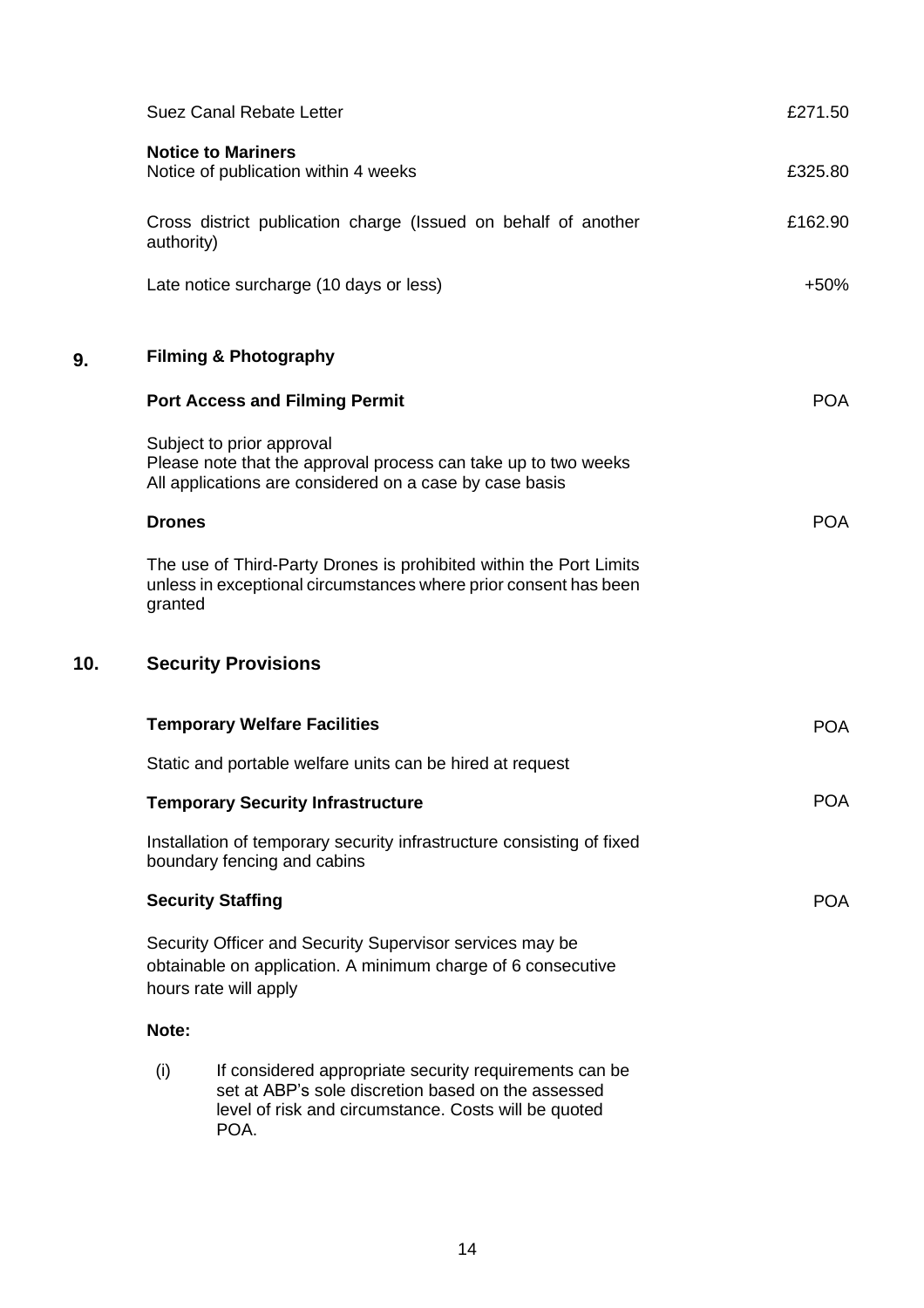

### **ASSOCIATED BRITISH PORTS**

#### **STANDARD TERMS AND CONDITIONS OF TRADE**

#### **IMPORTANT ADVICE**

**THE CUSTOMER'S ATTENTION IS DRAWN TO SPECIFIC CONDITIONS WHICH EXCLUDE OR LIMIT THE LIABILITY OF ABP (INCLUDING CONDITIONS 4A.1, 6.4, 11, 14.1, 16, 18.2, 19.2, 20, 22, 23, 24, 25, 26), REQUIRE THE CUSTOMER TO INDEMNIFY OR REIMBURSE ABP IN CERTAIN CIRCUMSTANCES (INCLUDING CONDITIONS 3.2, 4, 4A, 5.3, 6.3, 7.3, 8.2, 9.3, 10.1, 16, 17, 18.2, 19.2) AND LIMIT TIME (INCLUDING CONDITION 25)** 

**ABP UNDERTAKES NO OBLIGATION TO EFFECT INSURANCE (AND MAKES NO CHARGE FOR INSURANCE). CUSTOMERS ARE ADVISED TO EFFECT INSURANCE THEMSELVES.**

**EXCEPT TO THE EXTENT THAT A BESPOKE WRITTEN AGREEMENT HAS BEEN ENTERED INTO BETWEEN THE CUSTOMER AND ABP, WHERE INCONSISTENT WITH TERMS AND CONDITIONS PREVIOUSLY APPLYING OR UNDERSTOOD TO APPLY, THESE CONDITIONS WILL PREVAIL**.

#### **1 Definitions**

1.1 In these Conditions the following expressions have the following meanings:

"**ABP**" means Associated British Ports whose principal office is at 25 Bedford Street, London WC2E 9ES or such other address as may be notified by ABP from time to time;

**"ABP Party"** means any employee, agent*,* contractor or sub-contractor of ABP;

"**ABP Notify Website**" means the ABP portal at <https://abpnotify.co.uk/login.aspx> (or such other portal or web address as ABP may advise from time to time);

**"ABP Plant**" means any Plant belonging to ABP, including any Plant used by ABP in the provision of Services or which ABP hires to the Customer;

**"ABP Regulations"** means all Terminal Regulations, codes of practice or other directions, regulations or port rules issued from time to time by ABP in connection with the Port;

**"Applicable Laws"** means all applicable law and legislation of any jurisdiction including all or any statutes, rules, regulations, statutory guidance, treaties, directives, decisions, directions, recommendations, codes of practice, guidance notes, circulars, bylaws, orders, notices, demands, regulations or official guidance issued by any Competent Authority which are applicable to the Customer, the Port and/or any aspect of the performance of these Conditions as the same may be amended or modified from time to time;

"**BCP Charges**" means the charges specified as such in the Port Tariff;

"**Border Control Posts**" means an inspection post designated. approved and operated in line with Applicable Laws for carrying out checks on Goods coming into and leaving the United Kingdom;

#### "**Cargo**" means cargoes of any description;

**"Cargo Services"** means any services provided by, or on behalf of, ABP in relation to the Cargo or Containers including unloading or loading Cargo or Containers from or to Vessel or from or to Customer Transport, handling of Cargo or Containers, storage of Cargo or Containers at the Port management of storage, any ancillary services carried out to facilitate the clearance through HM Revenue & Customs, Border Force UK , Port Health Authority or any other Competent Authority of Cargo or Containers;

"**Charges**" means all charges, dues, expenses or other sums (including charges for Services, charges for the hire of ABP Plant, BCP Charges and dues and charges for Vessels) which are payable by the Customer to ABP;

**"Competent Authority**" means any supranational, national, regional, local or municipal government or regulatory authority, body, agency, court, ministry, inspectorate or department, or any official, public or statutory person or body, police, customs or port authority, in each case acting in accordance with its or their statutory or legal authority in any jurisdiction having authority over the Customer / ABP or having responsibility for the regulation or governance of any aspect of the performance of these Conditions and/or the Port and/or any activities carried out at the Port;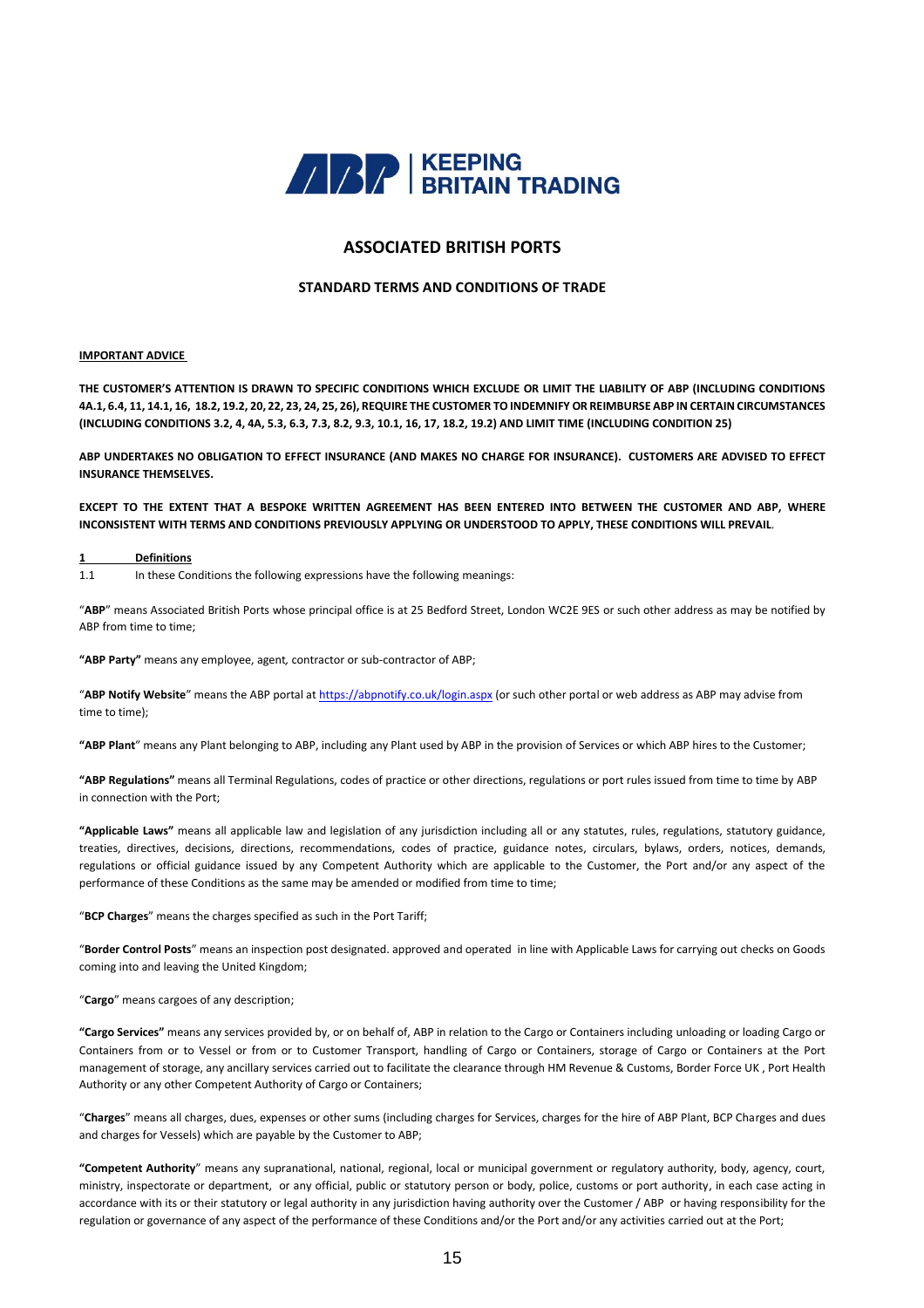"**Conditions**" means these standard terms and conditions of trade as may be updated by ABP from time to time;

**"Container"** means any container which complies with ISO Standards for freight containers, including for example reefer, tank-container and flats which are, or have been, or are able to be carried on a Vessel;

"**Customer**" means any Person who:

(a) visits the Port in any capacity;

- (b) has or brings or causes any Vessel to be within the Port including the owner, agent, charterer, master and any crew of a Vessel*;*
- (c) uses the Port in connection with a business;
- (d) delivers, brings or causes Goods or Passengers to be on the Port or whose Goods or Passengers howsoever come to be on the Port;
- (e) by themselves or their Representative use any facility or ABP Plant at the Port or receive any Services provided by or on behalf of ABP; or
- (f) has or brings or causes any Customer Transport to be on the Port including the owner, agent, driver or any other person in charge of any Customer Transport;

"**Customer Invitees**" mean any Representative or other Person whom the Customer invites onto the Port;

**"Customer Transport**" means any road or rail transport supplied or arranged by or on behalf of the Customer or its Representative to transport Goods or Passengers to or from or within the Port;

**"Customs Charges"** means all customs and excise duties, import VAT, taxes, fines, charges, penalties, levies, imposts and outlays of whatsoever nature imposed or demanded by any Competent Authority including HM Revenue & Customs and Border Force UK;

**"Customs Clearance Forms"** means such forms or documents as may be stipulated by HM Revenue & Customs from time to time as being proper evidence of customs clearance;

**"Customs Wharf and Temporary Storage Approval"** means a place approved under Articles 135, 140, 148 and 167 (2) of EU Regulation 952/2013 and Sections 20, 20A, 25 and 25A of the Customs and Excise Management Act 1979 (or any successor legislation, as applicable) for:

- a) the loading and unloading of Goods;
- b) any Goods temporarily stored under customs supervision in the period between their presentation to customs and their placing under a customs procedure or being re-exported; and
- c) the HM Revenue and Customs (or any other relevant Competent Authority) to examine and take account of Goods;

**"Dangerous Substances**" means a substance or article described in regulation 3 of the Dangerous Substances Regulations;

**"Dangerous Substances Regulations**" means the Dangerous Goods in Harbour Areas Regulations 2016;

"**Environment**" means (whether alone or in combination): (a) ecological systems and living organisms (including humans); (b) air (including air within buildings or other structures and whether below or above ground); (c) land and soil (including buildings and any other structures in, on or under land and soil, anything below the surface of the land and land covered with water); and (d) water (including water under or within land or within pipe or sewage systems);

"**Goods**" mean Cargo, Plant (excluding ABP Plant) and/or Packaging;

**"Good Industry Practice**" means the exercise of that degree of skill and care which would reasonably and ordinarily be expected of a skilled and experienced person carrying out the same type of activity under the same conditions and complying with Applicable Laws;

"**Goods Vehicle Movement Service**" ("**GVMS**") means the UK Government IT platform referred to in the document "Border with the European Union: Importing and Exporting Goods" published in October 2020 which supports the pre-lodgement model or any similar, substitute, varied or additional service that may apply in a pre-lodgement environment whether temporary or otherwise;

"**GRT**" means the gross registered tonnage as defined by the International Convention on Tonnage Measurement of Ships, 1969;

"**Harbour Master**" means the ABP Harbour Master or Dock Master for the Port (as appropriate) or their authorised representative;

"**Hazardous Materials"** means any substance in whatever form whether alone or in combination with any other substance known or reasonably believed to be harmful to human health or the Environment, whether or not for that reason it is subject to statutory controls on production, use, storage or disposal;

**"Insolvency Event**" means any of the following events: (a) an order is made or a resolution is passed for the winding up of the Customer, or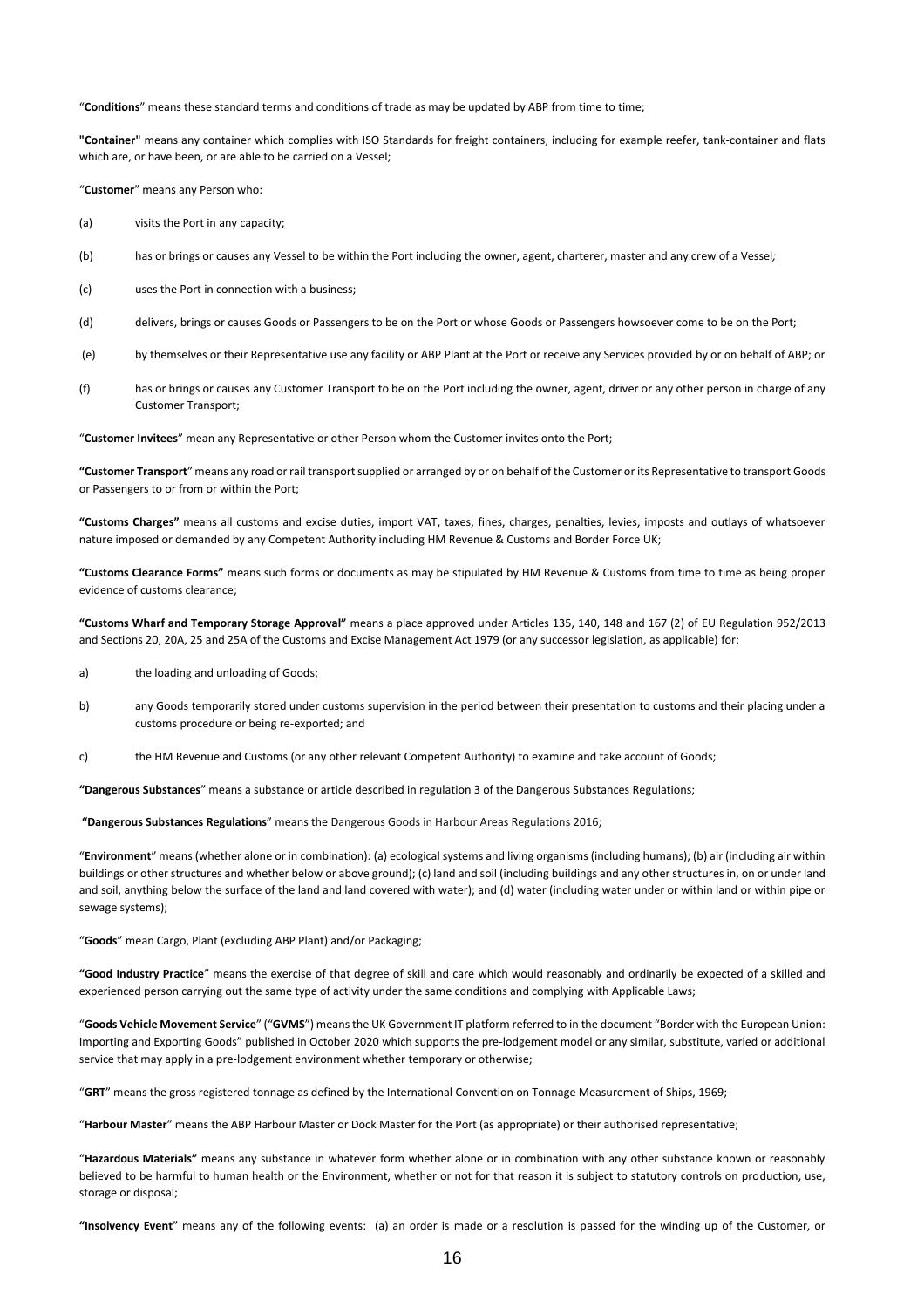circumstances arise which entitle a court of competent jurisdiction to make a winding-up order of the Customer; or (b) an order is made for the appointment of an administrator to manage the affairs, business and property of the Customer, or documents are filed with a court of competent jurisdiction for the appointment of an administrator of the Customer, or notice of intention to appoint an administrator is given by the Customer or its directors or by a qualifying floating charge holder (as defined in paragraph 14 of Schedule B1 to the Insolvency Act 1986); or (c) a receiver is appointed of any of the Customer's assets or undertaking, or (d) circumstances arise which entitle a court of competent jurisdiction or a creditor to appoint a receiver or manager of the Customer or if any other person takes possession of or sells the Customer's assets; or (e) the Customer makes any arrangement or composition with its creditors, or makes an application to a court of competent jurisdiction for the protection of its creditors in any way; or (f) the Customer ceases, or threatens to cease, to trade or suspends all or substantially all of its operations or suspends payments of its debts or becomes unable to pay its debts or is deemed unable to pay its debts within the meaning of section 123 of the Insolvency Act 1986; (g) the Customer applies to court for, or obtains, a moratorium under Part A1 of the Insolvency Act 1986; (h) the Customer takes or suffers any similar or analogous action in any jurisdiction in consequence of debt;(h) ABP reasonably considers that any of the above events is likely to occur or (i) the Customer's financial position deteriorates so far as to reasonably justify the opinion that its ability to give effect to the terms of its agreement with ABP is in jeopardy;

"**Losses**" means any loss, damage, liability, demand, claim, recovery, judgment, execution, fine, penalty, charge and any other cost and expense of any nature or kind whatsoever, including any costs of recovery on a full indemnity basis;

"**Luggage**" means any property travelling with a Passenger but excludes any Goods contained in or carried on board a Vessel;

"**Material Amount**" means an amount equal to the value of the three most recent invoices issued by ABP to the Customer;

**"Necessary Consent**" means any agreement, permission, permit, licence, consent, exemption or other approval required by the Customer under any Applicable Laws in order to import or export the Cargo through the Port or to otherwise store or handle such Cargo at the Port or for any of the Cargo Services to be lawfully carried out in relation to the Cargo;

"**Packaging**" means any Container, package, case, pallet or other thing which conveys, carries, contains, protects or supports Goods or is designed or made to do so;

"**Passenger**" means any person using the Port as the point of embarkation or disembarkation in connection with travelling on a Vessel;

**Passenger Services**" means any services or facilities provided by ABP or any ABP Party in connection with Passengers, their Luggage and Passenger Vehicles including: (i) the provision of terminal facilities for the embarkation or disembarkation of Passengers, their Luggage and Passenger Vehicles; (ii) provision of facilities for loading or unloading Passenger Vehicles onto or off Vessels; (iii) clearance through HM Revenue & Customs or Border Force UK controls of Passengers, their Luggage and Passenger Vehicles; and (iv) any other ancillary services related to Passengers, their Luggage and Passenger Vehicles;

"**Passenger Vehicle**" means any vehicle which is driven by a Passenger onto or off a Vessel;

"**Person**" includes all forms of legal entity including an individual, company, body corporate (wherever incorporated or carrying on business), unincorporated association, governmental entity and a partnership and, in relation to a party who is an individual, his or her legal personal representative(s);

"**Plant**" means any plant, equipment or machinery including any vehicle, trailer (whether or not incorporating any tank or Container), machine, crane, tool, fender, gangway, front loading shovel, telehandler and forklift;

"**Port**" means the particular port owned by ABP which the Customer is using or intending to use in the circumstances and includes all land, water, quays, jetties, buildings and other structures within ABP's statutory harbour jurisdiction or otherwise owned or operated by ABP and references to the "**Port**" shall be construed as if it was immediately followed with the words "**or any part of it";**

**"Port Community System"** means the inventory linking system (or any electronic data system which replaces it) adopted by ABP from time to time for use by ABP, the Customer, shipping lines, agents, freight forwarding companies, cargo brokers and others for customs clearance and inventory control of imports and exports of Goods;

**"Port Tariff**" means the principal rates and charges published by ABP for the Port (as available at the Port Office and as published on www.abports.co.uk) which are prevailing at the time that the Port facilities or Services are actually utilised by the Customer;

"**Representative**" means the Customer's officers, employees, contractors, sub-contractors, agents, representatives and any other person engaged by or whom acts on behalf of the Customer;

"**RPI**" means the figure shown under the heading "All Items" in the Index of Retail Prices published monthly by the National Statistics Office (or any successor thereto);

"**Seaworthy**" means in a reasonably fit and good condition to safely move or stay within the Port and that it will remain in a reasonably fit and good condition despite any of the ordinary perils which it may encounter during the Vessel's stay;

"**Services**" means the Cargo Services, Passenger Services and any other services or facilities provided by or on behalf of ABP in connection with the Customer's or Vessel's use of the Port;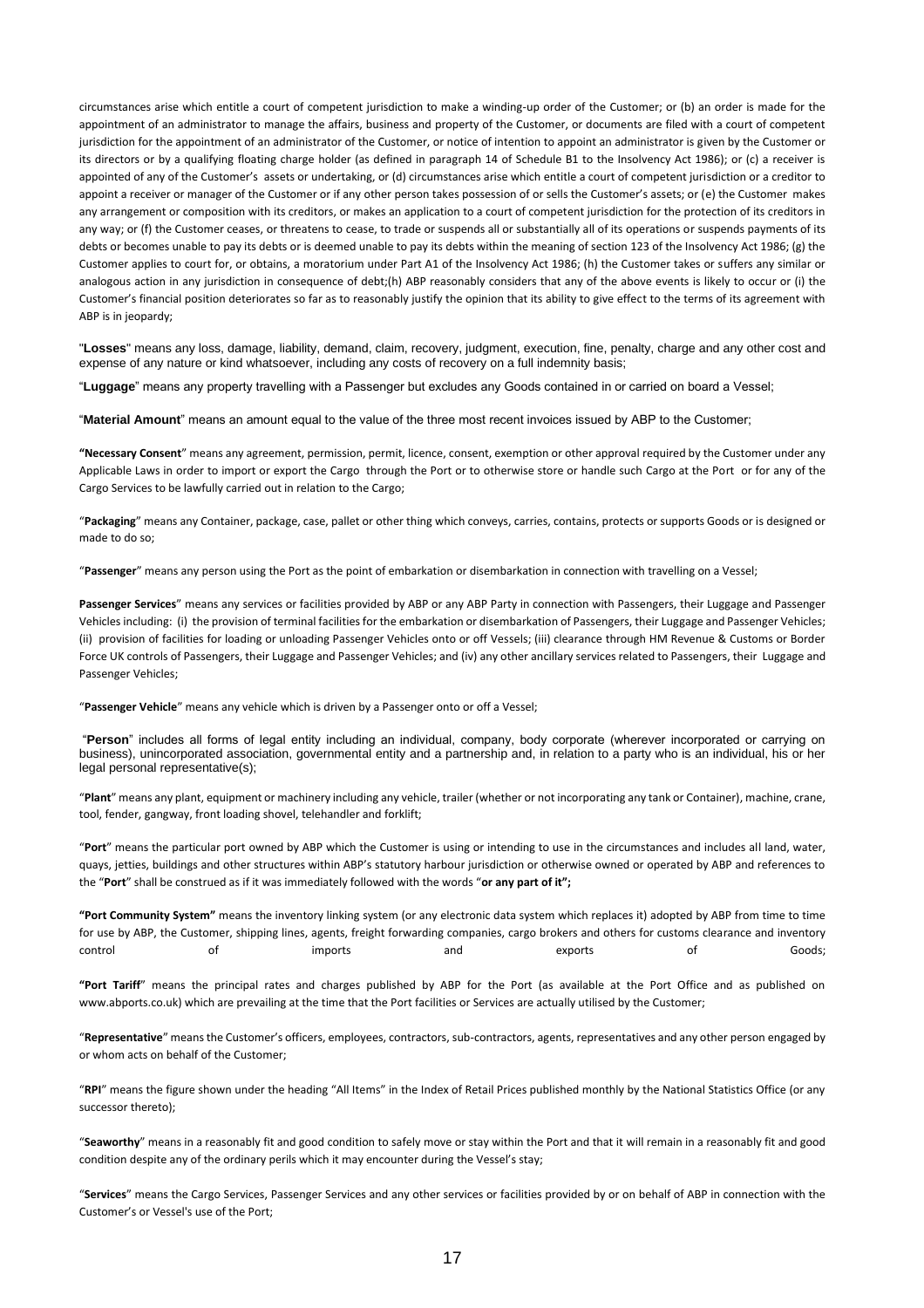"**Terminal Regulations**" means any regulations issued from time to time by ABP in connection with a particular terminal at the Port;

**"Third-Party Operator"** means a Customer who operates a terminal and handles Cargo at the Port independently to ABP, under ABP's Customs Wharf and Temporary Storage Approval;

**"Vessel**" means any ship, boat, raft, lighter, barge or craft of every class or description however navigated or propelled, and includes any hover vehicle (being a vessel however propelled, designed to be supported on a cushion of air), hydrofoil vessel (being a vessel however propelled, designed to be supported on foils), and any other artificial contrivances used, or capable of being used, as a means of transportation on water;

1.2 In these Conditions: (a) unless otherwise provided or unless the context otherwise requires: (i) the singular shall include the plural and words in the plural shall include the singular; (ii) the words "**include**", "**including**" and "**in particular**" are to be construed as being by way of illustration or emphasis only and are not to be construed so as to limit the generality of any words preceding them; and (iii) the words "**other**" and "**otherwise**" are not to be construed as being limited by any words preceding them; (b) the headings are to be ignored in construing these Conditions; and (c) reference to any statute or statutory provision includes a reference: (i) to that statute or statutory provision as from time to time consolidated, modified, re-enacted (with or without modification) or replaced by any statute or statutory provision; and (ii) any subordinate legislation made under the relevant statutory provision; and (d) the specificity of any particular Condition is without prejudice to the generality of any other Conditions.

#### **2. Application of Conditions**

- 2.1 These Conditions shall apply to all legal relationships between ABP and any Customer whether in respect of contract, bailment, licence or tort.
- 2.2 These Conditions cannot be varied other than as agreed in writing between ABP and the Customer (or its Representative).
- 2.3 The acceptance by the Customer of these Conditions, if not express, will be implied from any one or more of the following:
- (a) request of any Services or ABP Plant to be provided by ABP;
- (b) delivery of Goods onto the Port or into the custody of ABP;
- (c) entry of any Vessel into the harbour jurisdiction of ABP;
- (d) entry of any Customer Transport onto the Port;
- (e) embarking or disembarking of any Passengers or other individuals onto the Port;
- (f) submission of any documentation to ABP in relation to a Vessel, Customer Transport, Goods or Passengers whether via the ABP Notify Website or otherwise;
- (g) use of any facility or ABP Plant at the Port by the Customer or its Representative.

#### **3. Warranty of Authority by Customer**

- 3.1 The Customer warrants to ABP that the Customer is either the owner or the authorised agent of the owner of the Goods and/or Vessel and further warrants that the Customer accepts these Conditions not only for itself but also as duly authorised agent for and on behalf of every other Person interested in the Goods and/or Vessel. Any finance company, lessor or other Person having or claiming to have title to or an interest in such Goods and/or Vessel are advised that unless ABP is notified in writing of their title or interest in the particular Goods prior to the commencement of any relationship between ABP and the Customer, these Conditions shall be deemed to have been accepted with the authority of such Persons and such Persons' rights over and in respect of the Goods and/or Vessel shall be subordinated to the rights of ABP under these Conditions*.*
- 3.2 The Customer shall reimburse ABP in full and on demand for all costs and expenses suffered or incurred by ABP arising out of or in connection with any lack of authority or title on the part of the Customer as referred to in Condition 3.1.

#### **4. Services**

- 4.1 ABP will only provide Cargo Services or Passenger Services in connection with Cargo or Passengers by prior written agreement with the Customer, either at the time each service is required or in accordance with any contractual arrangement to provide such services over a period of time.
- 4.2 ABP will carry out any Cargo Services or Passengers Services with reasonable skill and care.
- 4.3 Where ABP provides ships agency services in relation to the Port, ABP will do so only by prior written agreement with the Customer in respect of a particular Vessel, and the Customer shall indemnify ABP in full and on demand for any Losses suffered or incurred by ABP as a result of acting within the scope of its authority as agent for or on behalf of the Customer.
- 4.4 ABP reserves the right to decline to carry out any Services until ABP is satisfied that any official formalities are complied with including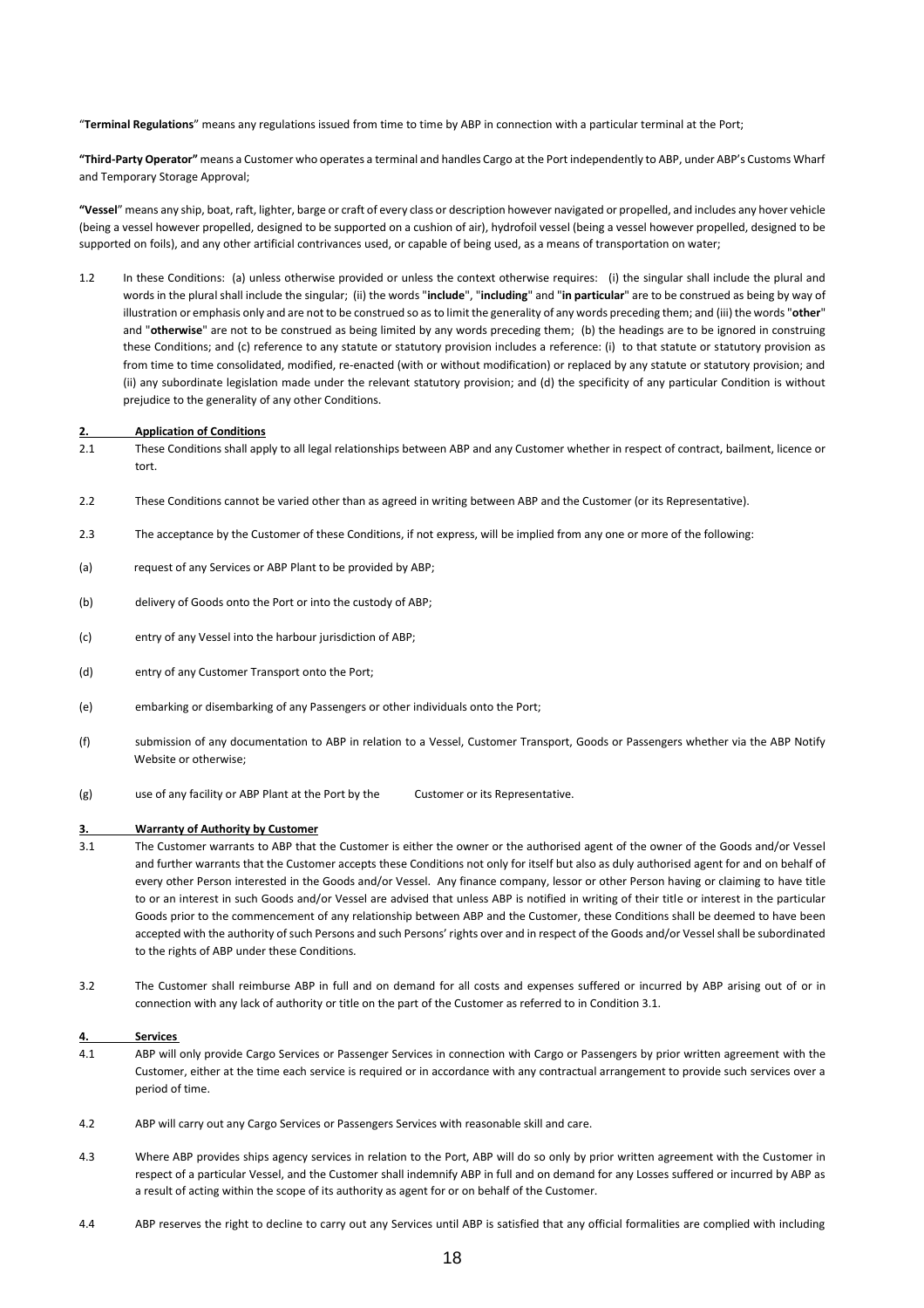authorisation from the Vessel owner or agents, proof of compliance with all customs, and other official formalities and that any Necessary Consents have been obtained.

4.5 Unless otherwise agreed in writing, ABP has complete freedom in respect of the way in which any Services are carried out. In the event that the Customer gives ABP any specific instructions, ABP reserves the right to deviate from the Customer's instructions (whether or not accepted by ABP) in any respect, where it is reasonable for ABP to do so*,* and the Customer shall reimburse ABP in full and on demand for all costs and expenses suffered or incurred by ABP in relation to such deviation.

#### **4A. Customs**

- 4A.1 The Customer shall be responsible for, and shall comply with, all requirements of HM Revenue & Customs, Border Force UK, the relevant Port Health Authority or any other Competent Authority in respect of the import or export of Goods or the arrival or departure of Passengers at the Port ABP shall not be liable for any acts or omissions of any Competent Authority or any Losses or delays suffered by the Customer resulting from those acts or omissions, including in respect of damaged or deteriorated Goods.
- 4A.2 The Customer shall be responsible for the correct calculation and payment of all Customs Charges relating to the Goods or Passengers. ABP may require, as a condition of provision of the Services, the Customer to put in place a bank guarantee in ABP's favour as security for the payment of the Customs Charges.
- 4A.3 The Customer warrants that all information entered into the Port Community System (whether inputted by the Customer or its Representative) is accurate and that all such information is kept up to date.
- 4A.4 Goods shall not be permitted to be removed from the Port by ABP or a Third-Party Operator (as relevant) unless such Goods are declared to be free to release by:
- (a) in an inventory linked temporary storage environment, the Port Community System; or
- (b) in a pre-lodgement environment, the Goods Vehicle Movement Service; or
- (c) where Goods fall outside the scope of either 4A.4 (a) or (b) above, such other documentation as may be determined from time to time by ABP (including submission by the Customer of the Customs Clearance Forms) and which evidences that such Goods have been customs cleared and that their removal from the Port has been authorised by HM Revenue & Customs and any other relevant Competent Authority.
- 4A.5 The Customer shall be responsible for paying any applicable BCP Charges.
- 4A.6 The Customer shall be responsible for all costs incurred by ABP in carrying out Services that are required as a result of any changes to customs and excise compliance requirements or sanitary and phytosanitary requirements at any time from or after 11pm on 31 December 2020, by any Competent Authority including but not limited to the operation of the Port Community System, and the provision of any Cargo Services.
- 4A.7 The Customer irrevocably and unconditionally agrees to indemnify ABP in full and on demand and hold harmless and keep ABP so indemnified against all Losses suffered or incurred by ABP as a result of the failure of the Customer to comply with its obligations under this Condition 4A (including, for the avoidance of doubt in relation to any Customs Charges unpaid by the Customer).

#### **5. Information in relation to Cargo, Passengers and Vessels**

- 5.1 In relation to any Cargo, Containers, Passengers or Vessel which the Customer delivers or causes to be at the Port, the Customer shall ensure that the following information is provided in writing, to ABP:
- (a) the total number of Passengers which are to (i) embark or disembark the Vessel at the Port; and (ii) stay on board the Vessel in transit while at the Port, together with a copy of the manifest in relation to the Vessel and Passengers and any such other supporting information as ABP may reasonably require*;*
- (b) full particulars of the Cargo/Containers (including weight, volume and a sufficient description to identify the Cargo/Containers) prior to (i) the loading of the Cargo/Containers to Vessel at the Port; (ii) prior to the discharge of Cargo/Containers from the Vessel at the Port; and (iii) as otherwise may be required by ABP including where the Customer is storing Cargo / Containers at the Port before or after its import/export, together with a copy of the manifest or bill of lading and/or any other such supporting information as ABP may reasonably require in relation to such Cargo/Containers;
- (c) where ABP is providing Cargo Services:
	- (i) information as is sufficient to handle the Goods safely and in full compliance with Applicable Laws and Good Industry Practice;
	- (ii) details of any hazards in connection with the Goods;
	- (iii) any special precautions or instructions regarding the nature (including perishability or time-criticality), weight or condition of the Goods and how it should be handled, sorted, loaded, unloaded or stored which are necessary or desirable for ABP to perform the Cargo Services and/or comply with its legal duties and Good Industry Practice (including in relation to health and safety and the Environment) in doing so;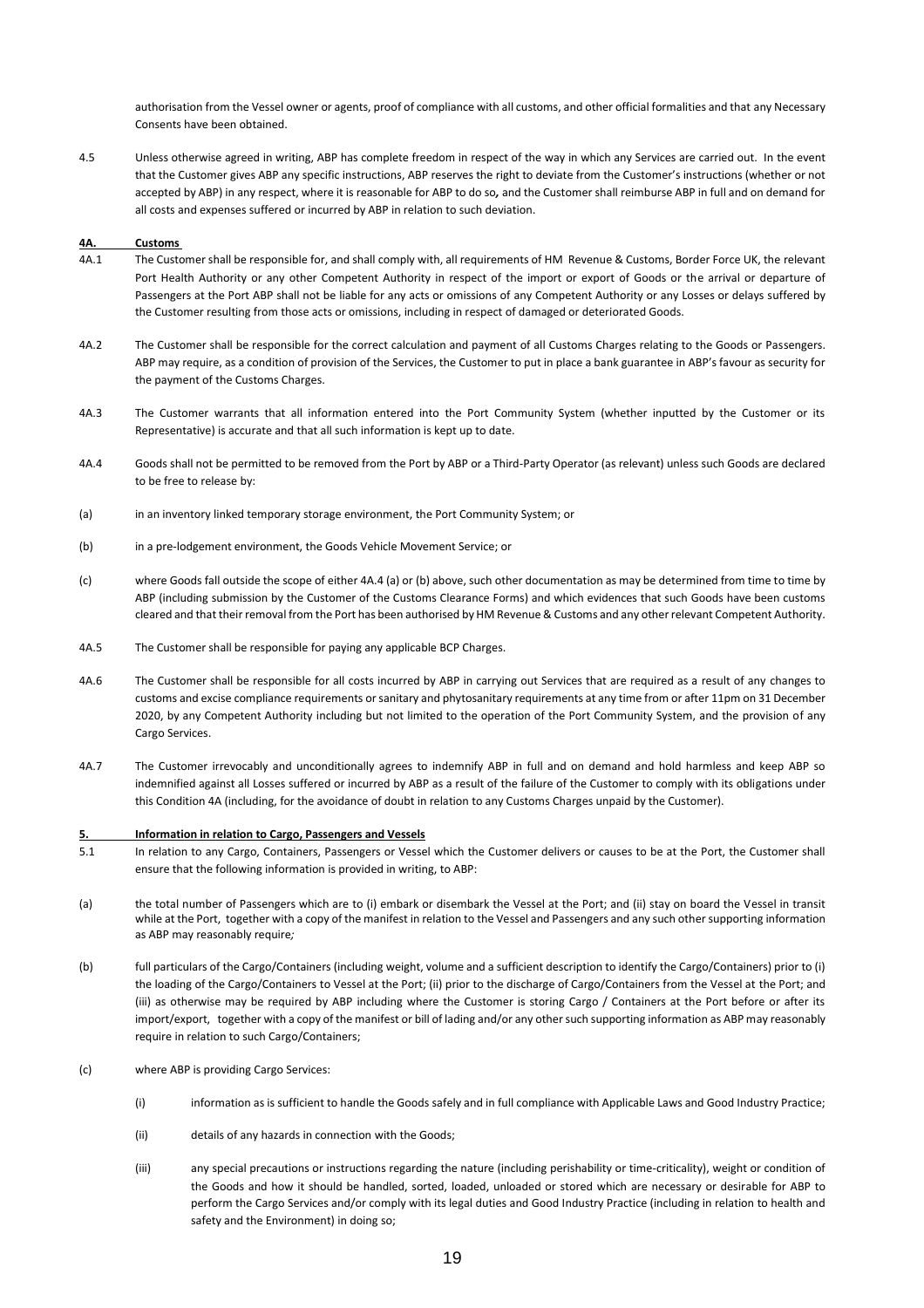as soon as reasonably practicable before ABP commences any Cargo Services in relation to such Goods;

- (d) where ABP is providing Passenger Services:
	- (i) information as is sufficient for ABP to provide the Passenger Services safely and in full compliance with Applicable Laws and Good Industry Practice;
	- (ii) any special precautions or instructions regarding the Passenger Services which are necessary or desirable for ABP to perform the Passenger Services and/or comply with its legal duties and Good Industry Practice (including in relation to health and safety and the Environment) in doing so;

as soon as reasonably practicable before ABP commences any Passenger Services in relation to the Passengers.

- 5.2 The Customer agrees that ABP has the right to share any information provided to ABP under this Condition 5 to any Person ABP deems necessary.
- 5.3 The Customer shall be deemed to warrant the accuracy of all descriptions, values and other information and particulars provided to ABP pursuant to Condition 5.1 or otherwise in relation to the Goods, Passengers or Vessel. The Customer shall indemnify ABP in full and on demand for any Losses suffered or incurred by ABP in relation to any inaccuracy or omission in any information provided to ABP.
- 5.4 ABP may, but shall not be obliged to, verify the weight or volume of Cargo or Containers or Passengers by undertaking its own measurements and in the absence of manifest error such measurements shall be deemed to be conclusive.

#### **6. Condition of Goods, Vessel & Customer Transport**

- 6.1 The Customer warrants that any Goods which the Customer delivers to or causes to be at the Port:
- (a) will not contaminate or cause danger, injury, pollution or damage to the Environment, any person or any property;
- (b) are not overheated, infested, verminous, rotten or subject to fungal attack or liable to become so while on any quayside or hardstanding area or in any building on the Port;
- (c) require for their safekeeping no special protection (other than as may be agreed in writing between ABP and Customer) arising from vulnerability to heat, cold, natural or artificial light, moisture, salt, pilferage, vandalism or proximity to other Goods or from their inflammability or other hazardous nature;
- (d) contain no controlled drugs (unless the Customer is licensed or otherwise lawfully authorised in respect of such controlled drugs), contraband, pornographic or other illegal matter;
- (e) are properly and sufficiently packed to ensure the safety of the Goods and to allow mechanical handling without damage or danger;
- (f) are properly and sufficiently marked, documented and labelled for all shipping, handling, dispatch, customs and similar purposes;
- (g) are properly marked with warnings as to the hazardous nature of any contents and the precautions to be taken in handling the same and with such warnings as may be necessary for ensuring the safety and health of all persons likely to handle or come into contact with the Goods or their contents in the event of the escape of anything injurious from the Goods;
- (h) are fully insured at all times including during the provision of any Services and that such insurance covers theft of, or loss or damage to the Goods arising during their presence at the Port or as a result of the provision of any Services;
- (i) are in a fit and proper condition to be handled or otherwise dealt with by ABP or any ABP Party and ABP Plant during the provision of any Services.
- 6.2 The Customer warrants that:
- (a) any Vessel which it brings into or causes to be within the Port is:
	- (i) Seaworthy and complies with all Applicable Laws and any Terminal Regulations (where relevant) and that it will remain Seaworthy and compliant with Applicable Laws and Terminal Regulations (where relevant) throughout the period it is at the Port; and
	- (ii) covered by Protection and Indemnity insurance with reputable insurers in respect of third-party liability risks (including cargo damage, pollution and wreck removal) and for levels of cover as would normally be taken out by a prudent operator of a comparable Vessel in similar trades;
- (b) any Customer Transport seeking to enter the Port is road or rail worthy (as applicable) and that it complies with and will remain road or rail worthy (as applicable) and be operated in accordance with all Applicable Laws throughout the period it is at the Port.
- 6.3 Where ABP incurs or suffers any Losses due to:
- (a) the Customer's breach of any of the warranties set out in Conditions 6.1 and 6.2; or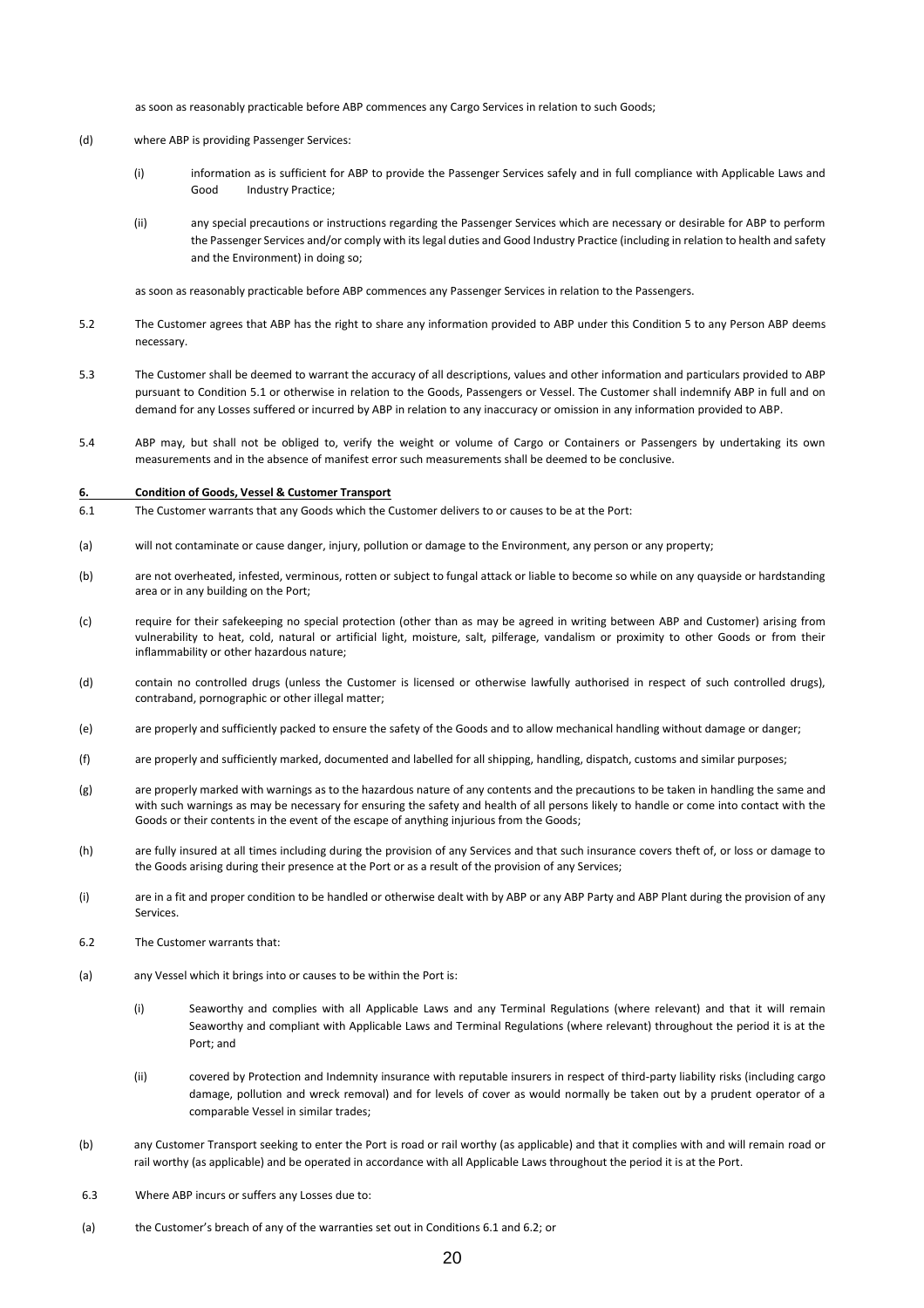- (b) taking any step which ABP considers to have been reasonably required to:
	- (i) remedy a breach of any of the warranties set out in this Condition 6;
	- (ii) to comply with the lawful requirements of any Competent Authority in respect to the Goods,

then the Customer shall indemnify ABP in full and on demand for such Losses.

6.4 Without prejudice to any other right or remedy, if ABP reasonably suspects that a breach of any warranty under this Condition 6 has been, or might be, committed, ABP has the right to refuse to accept any Goods onto its Port, and if Goods have already been accepted, ABP reserves the right to require their prompt removal. In such circumstances, the Customer shall not be entitled to any compensation from ABP other than a refund of Charges pre-paid by the Customer in respect of the Goods less any Losses suffered or incurred by ABP in connection with the Goods (including Charges owing up to the date of the removal of the Goods and any additional handling and operational costs incurred by ABP).

#### **7. Prompt Shipping and Removal of Goods**

- 7.1 Unless otherwise agreed by ABP in writing, the Customer shall ensure that all Goods:
- (a) delivered to the Port for loading to a Vessel are loaded to Vessel as soon as reasonably practicable and in any case within twenty-four (24) hours of the date of delivery of the Goods to the Port;
- (b) discharged from a Vessel at the Port are removed from the Port as soon as reasonably practicable and in any case within twenty-four (24) hours of completion of discharge of the Vessel.
- 7.2 Without prejudice to any other right or remedy and except as otherwise agreed by ABP in writing, any Goods remaining on the Port beyond the time period specified in Condition 7.1 (or such other time period as may be agreed in writing by ABP) shall (i) incur Charges for rent in accordance with the Port Tariff; (ii) may be moved by ABP and (iii) may be dealt with in accordance with these Conditions including under Conditions 8, 9, 15, 18, 19.
- 7.3 The Customer shall reimburse ABP in full and on demand for all Losses suffered or incurred by ABP as a result of ABP removing any Goods which remain at the Port beyond any period agreed by ABP, including under Conditions 14.2 and 17 to 19.

#### **8. Destruction or Disposal of Harmful Goods**

- 8.1 If any Goods on the Port are condemned or deemed harmful by a Competent Authority, or become, noxious, hazardous, inflammable, explosive or in any way dangerous or otherwise likely to cause damage (including Goods which are infectious, diseased or verminous or likely to harbour or encourage infection or disease or vermin or other pests) whether alone or in combination with other Goods and whether or not by reason of the act or omission of any Person, ABP or any ABP Party in whose custody the Goods are then in, shall be at liberty to destroy or otherwise deal with the Goods as in their discretion may seem desirable for the purpose of rendering the Goods harmless.
- 8.2 Where this Condition applies the Customer shall indemnify ABP in full and on demand against all Losses suffered or incurred by ABP in connection with the fact or matter referred to in Condition 8.1.

#### **9. Dangerous Substances & Hazardous Materials**

- 9.1 Dangerous Substances and Hazardous Materials of an inflammable, explosive, dangerous or offensive nature shall not be brought into or dealt with at the Port unless and until the Customer has procured that detailed information (including the nature, quality and quantity) regarding such Dangerous Substances or Hazardous Materials has been provided to the Harbour Master for the Port (whether by the ABP Notify Website or otherwise) and the Harbour Master has confirmed to the Customer in writing that it will accept such Dangerous Substances or Hazardous Materials. The acceptance of such Dangerous Substances or Hazardous Materials by ABP shall be subject to such terms as ABP may stipulate.
- 9.2 The Customer will be responsible for ensuring that the tonnage of ammonium nitrate (where applicable) stored at the Port does not exceed that permitted under the Dangerous Substances Regulations or any other Applicable Laws.
- 9.3 The Customer will be responsible for removing any Hazardous Materials or Dangerous Substances, including, any radioactive substances or materials, from the Port if reasonably requested to do so by ABP and if the Customer fails to remove any such substances or materials to the reasonable satisfaction of ABP then ABP reserves the right (but shall not be obliged) to remove and dispose of them itself. The Customer shall reimburse ABP in full and on demand for all costs and expenses suffered or incurred by ABP in undertaking any removal and disposal of such substances or materials and shall indemnify ABP in full and on demand for any Losses suffered or incurred by ABP in connection with such removal or disposal.

#### **10. Explosives**

10.1 Without prejudice to Condition 9 (Dangerous Substances & Hazardous Materials), where ABP undertakes to handle explosives (defined as substances and articles listed under Class 1 of the International Maritime Dangerous Goods Code as published by the International Maritime Organisation) or consents to the handling of explosives on its Port by others, the Customer shall: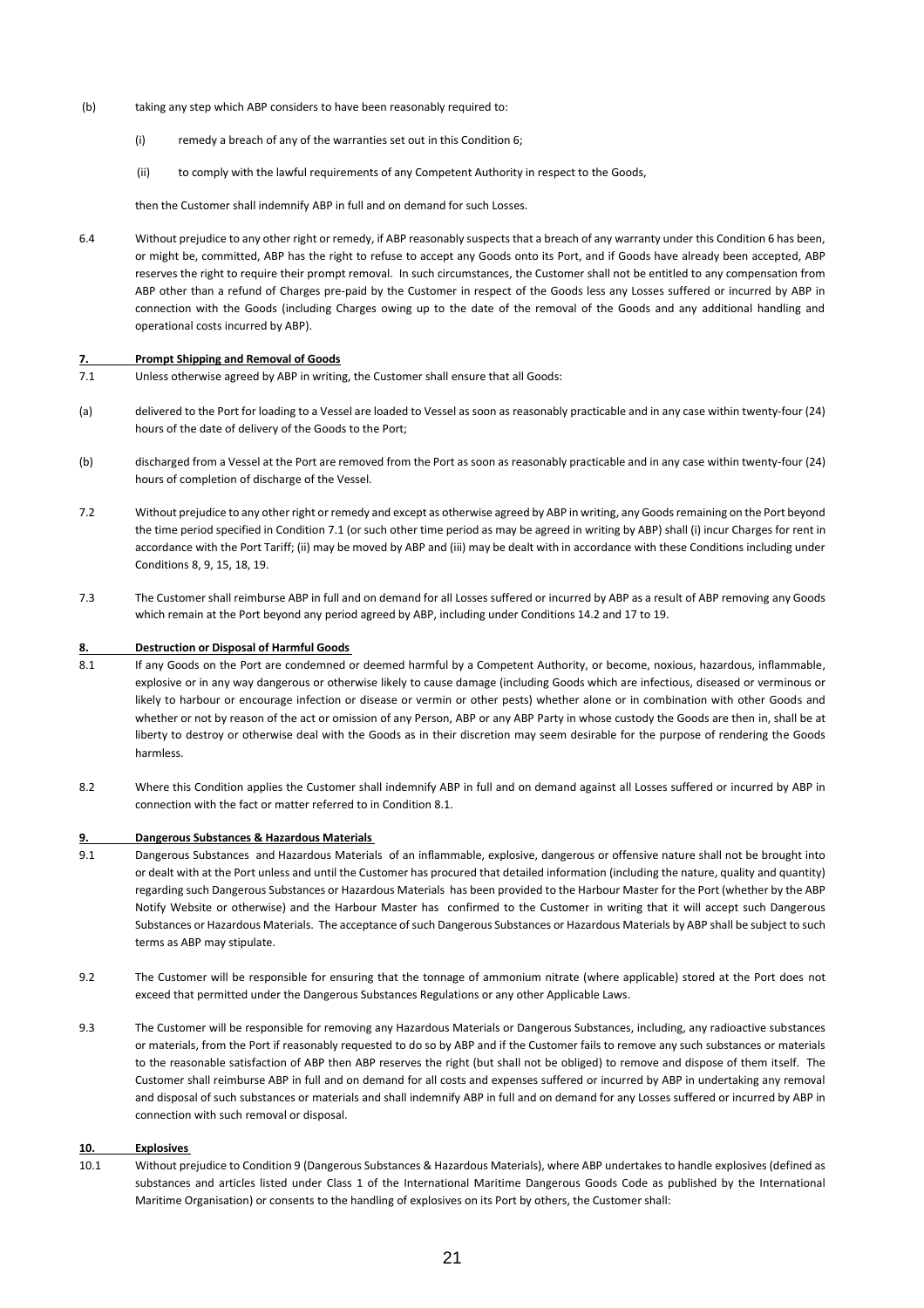- (a) indemnify ABP in full and on demand against all Losses suffered or incurred by ABP in respect of any death, personal injury or damage to property by reason or in consequence of or in connection with the handling of the explosives (whether or not caused by the negligence or default of ABP or any ABP Party); and
- (b) provide a letter of confirmation from the Customer's insurance company that the indemnity referred to in Condition 10.1(a) is underwritten by a policy of insurance, quoting the policy number and the period of insurance.

#### **11. Vessels, Customer Transport, Third Party Service Providers**

- 11.1 ABP is not obliged to admit Customer Transport to its Port or to allow Vessels to berth at the Port except by prior arrangement.
- 11.2 Vessels mooring and arriving at the Port and Customer Transport arriving at the Port will be dealt with in an order determined by ABP at its sole discretion.
- 11.3 ABP shall not be responsible for the acts or omissions of berthing masters or boatmen nor for any Losses suffered or damage caused to any Person, Vessel or Goods in connection with any berthing, mooring, un-berthing or un-mooring operation except to the extent that ABP has expressly agreed in writing to supply berthing masters and/or boatmen in relation to a Vessel in which case these Conditions shall apply to the provision of such Services.
- 11.4 ABP has absolute discretion in the allocation of berths, rail terminal capacity, ABP Plant, labour and covered and uncovered storage space.
- 11.5 Any arrival and departure dates or times provided by ABP are estimates only. Except to the extent that ABP has expressly agreed in writing to any special arrangements, ABP accepts no responsibility or liability with regard to any failure to adhere to agreed arrival or departure dates or times of Goods, Vessels or Customer Transport**.**
- 11.6 The Customer shall ensure that a Vessel and any Customer Transport arrives and is handled and departs in conformity with the requirements and regulations of ABP and its Harbour Master, and the lawful requirements of any other Competent Authority.
- 11.7 Any Vessel which has completed discharge or loading at a berth may only be permitted to remain in the Port with the Harbour Master's permission and may be required to move to another berth at the Port if directed. Berth rent and any other applicable port Charges (such as pilotage, berthing and mooring charges) shall apply in accordance with the Port Tariff*.*
- 11.8 Where ABP has issued Terminal Regulations in relation to a terminal at the Port, such Terminal Regulations shall apply to the use of that Terminal and the Customer shall comply with such Terminal Regulations.
- 11.9 Where the Customer uses any Person (other than ABP) to carry out services in the Port ("**Third Party Service Provider**"), it will satisfy itself as to the competence of such Third Party Service Provider. Notwithstanding the existence of any license given by ABP to any Third Party Service Provider in respect of its operation at the Port, no warranty is given by ABP as to the competence of any Third Party Service Provider and ABP will not be liable for the consequences of any act, failure, omission or breach of statutory duty, whether negligent or otherwise, of any Third Party Service Provider appointed by the Customer.
- 11.10 Vessels receiving bunkers by road tanker, vessel, or shore-side storage facility are required to notify the Harbour Master prior to doing so and, on completion, to notify the Harbour Master of the quantity of bunkers taken. Any fuel spillages must be notified immediately to the Harbour Master.

#### **12. Hours of Work**

The normal hours of work vary depending on the Port, terminal, operation and Services. Further information can be provided on request at the relevant Port.

#### **13. Payment of Charges**

- 13.1 The Customer shall be responsible for paying the Charges in accordance with these Conditions. The Charges shall be those published in the Port Tariff for the Port or as otherwise notified by ABP.
- 13.2 Unless stated otherwise, all Charges are exclusive of VAT.
- 13.3 Any quotations by ABP are on the basis of immediate acceptance and are subject to the right of withdrawal or revision at any time. ABP has the right to correct any errors in any quotation given.
- 13.4 All Charges are payable in accordance with ABP's standard terms of payments as set out in Condition 13.5.
- 13.5 **ABP's standard terms of payment are that all Charges are payable on demand and before the Vessel departs the Port. No Vessel will normally be permitted to leave the docks until all Charges have been paid and agreement has been obtained from the Port Manager, Harbour Master or an authorised ABP representative.**
- 13.6 ABP may agree to allow the Customer a credit account in relation to certain Charges, subject to any special conditions which may from time to time be applicable. In the event of such credit agreement and unless otherwise agreed in writing by ABP:
- (a) any credit arrangement shall not include ships dues which shall be payable in advance or on demand and prior to the Vessel leaving the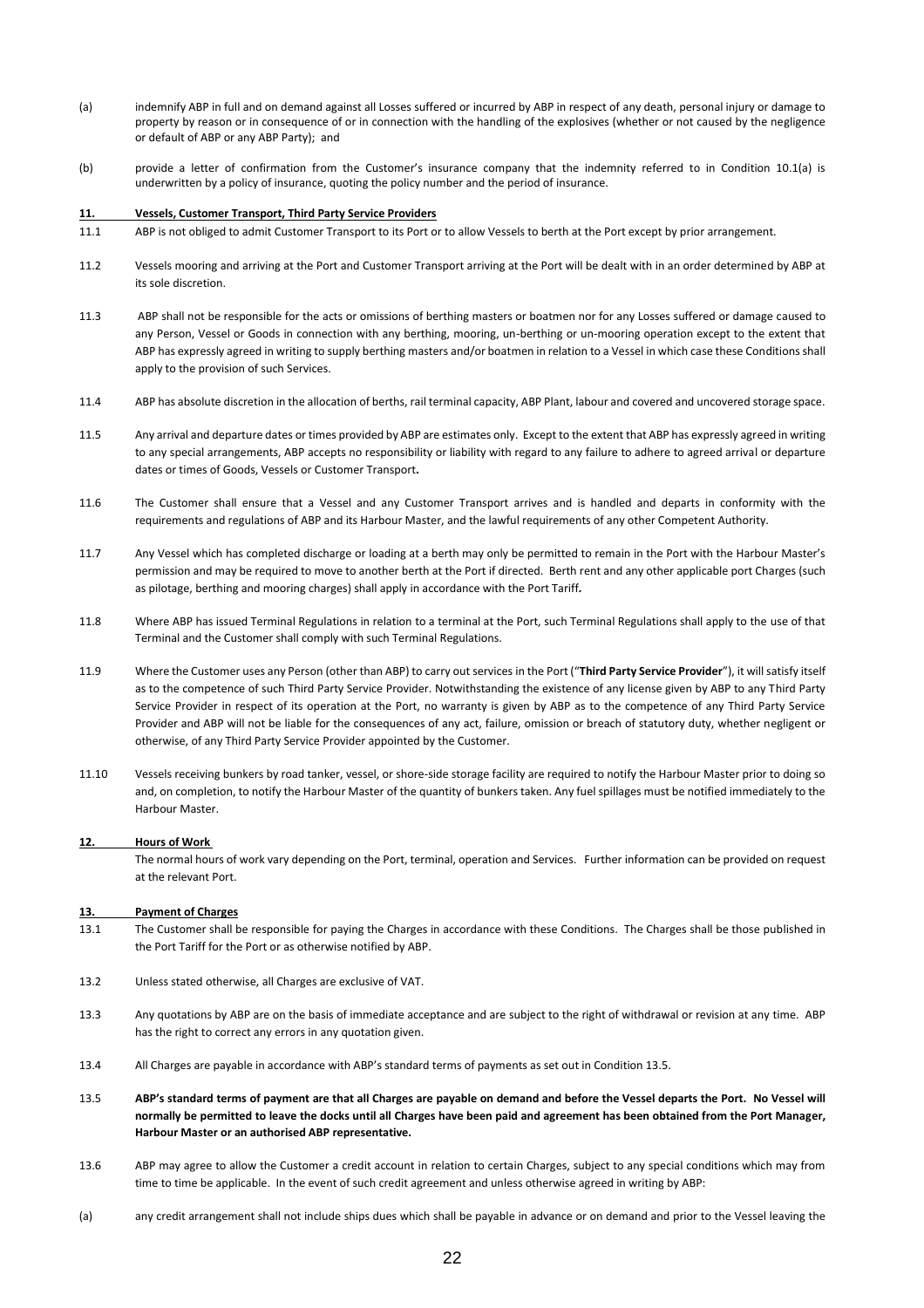Port;

- (b) all Charges which are subject to such credit arrangement shall be paid within 28 days of the invoice date (unless some other time period is specified by ABP);
- (c) any credit arrangement agreed with the Customer shall at all times be subject to Condition 13.7.
- 13.7 Notwithstanding any credit arrangement in place between ABP and the Customer in accordance with Condition 13.6 or any other provision in these Conditions:
- (a) if ABP (acting reasonably) considers that there is a risk that any Charges levied or any future Charges to be levied may not be paid by the relevant due date, ABP has the right, upon giving the Customer notice, to immediately withdraw any credit arrangement agreed and to require payment in advance (where applicable) or immediate payment on demand of the whole or part of its Charges;
- (b) ABP reserves all its statutory rights in relation to the recovery of amounts owing to it, including rights to distrain and arrest vessels for non-payment of amounts owing to ABP; and
- (c) ABP may, subject to any statutory requirements to the contrary, at any time demand prepayment of the whole or part of its Charges.
- 13.8 Without prejudice to any other right or remedy, ABP reserves the right to charge interest at the rate of 8% p.a. above the base rate of The Bank of England on all amounts overdue and such interest shall accrue on a daily basis until payment is received.
- 13.9 No undertaking by ABP to collect from a consignee or any other Person any sum payable to the Customer and no demand by ABP on such Person shall constitute a waiver or release by ABP of any rights against the Customer.
- 13.10 All Charges due and owing to ABP shall be paid without set-off, withholding or deduction of any kind.
- 13.11 Where a Customer appoints an agent to pay any of the Charges to ABP the Customer remains ultimately responsible and liable in the event of non-payment of any such Charges by the agent.
- 13.12 Unless otherwise stipulated by ABP, all Charges shall be increased on 1 January of each year by the percentage change in RPI (as published in September) over the preceding 12-month period.
- 13.13 Without prejudice to any other rights of ABP, including pursuant to Condition 13.12, if at any time the cost to ABP of providing or operating the facilities at the Port or of providing the Services increases by reason of:

#### **(a) changes in Applicable Laws or in the interpretation thereof; or**

- (b) changes in circumstances (including changes in any security threat level) which increase the cost of compliance with Applicable Laws; or
- **(c) any increase in the cost to ABP of procuring, operating or maintaining any ABP Plant, Packaging or other goods, facilities, raw materials (including fuel) or energy required or used by ABP; or**
- (d) any other matter or event outside of ABP's control,

**(each a "Change") ABP will be entitled, on giving seven (7) days' prior written notice to the Customer, to increase its Charges by such amount as is reasonable to reflect any Change taking into account the extent to which such increase can fairly be allocated to the Customer's occupation or use of the Port or ABP's provision of the Services or facilities to the Customer.** 

- **14. Suspension / Cancellation / Right of Refusal**
- 14.1 Without prejudice to any other right or remedy, ABP reserves the right:
- (a) not to permit a Vessel to berth or to discharge or to load Goods or embark or disembark Passengers at the Port;
- (b) not to permit Customer Transport to enter the Port and/or to load or unload any Goods or Passengers at the Port;
- (c) not to release any Goods and/or accept any new Goods onto the Port; and/or
- (d) to decline to provide, suspend or cancel the performance of all or any part of any Services;

in the event that any of the following apply:

- (i) the Customer has failed to pay any amount owing to ABP by the due date in respect of any of the ports owned by ABP irrespective of whether it is the same as the current Port;
- (ii) ABP (acting reasonably) considers that there is a risk that any Charges levied or any future Charges to be levied may not be paid by the relevant due date;
- (iii) the Customer is in material, continued or persistent breach of any of its obligations under these Conditions or any other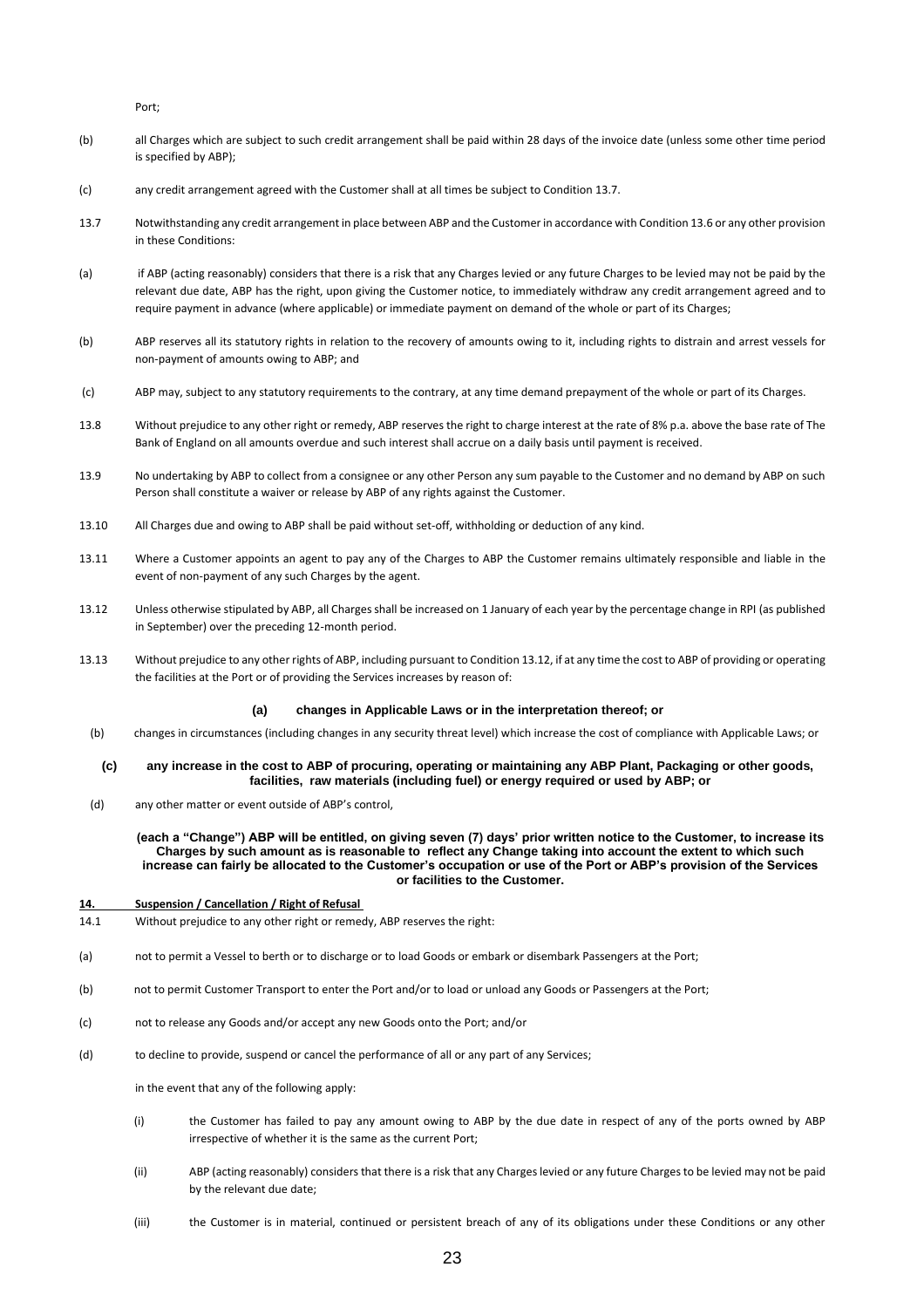agreement with ABP and the breach is not capable of being remedied or the breach can be remedied but the Customer has failed to remedy the breach on written notice from ABP requiring it to be remedied;

- (iv) ABP reasonably considers it unsafe or unsuitable in the circumstances or that any Cargo is dangerous or hazardous;
- (v) the Customer suffers an Insolvency Event;
- (vi) the Customer, if asked, refuses or fails within a reasonable specified period to provide ABP with any ongoing or future undertaking in a form specified by ABP in respect of the Customer's compliance with customs law and practice in the United Kingdom, which ABP requires in order to comply with the conditions of its Authorised Economic Operator accreditation; or
- (vii) where the Customer has not provided ABP with any of the information that it is required to provide pursuant to Condition 5,

and in such circumstances ABP shall not be liable for any Losses suffered or incurred by the Customer arising directly or indirectly from ABP's failure or delay to perform any of its obligations.

14.2 In the event of any exercise of ABP's rights pursuant to this Condition 14 and without prejudice to any other right or remedy, all sums due to ABP by the Customer (including for any Services carried out up to the point of suspension or cancellation) shall become immediately due and payable on demand. For the avoidance of doubt, applicable Charges will continue to accrue during such period. In the event that ABP suspends provision of the Services in accordance with these Conditions and declines to recommence the provision of the Services, ABP shall notify the Customer and the Customer shall, at its own expense, remove any Goods or Plant from the Port within 30 calendar days of the date of such notice and in the event that the Customer fails to remove any Goods or Plant within such time period ABP may remove them at the expense and risk of the Customer.

#### **15. General Lien with Power of Sale**

- 15.1 Without prejudice to any other right or remedy, ABP may exercise upon all Goods and documents relating to Goods in its possession, a general lien, not only for any Charges due in relation to such Goods, but also for all monies owing by the owners to ABP on any account including any claim by ABP for Losses, (together being the "**Debt**"). Applicable Charges (such as rent for Goods stored at the Port) will continue to accrue in respect of any Goods detained under lien. In the event of any Debt not being fully paid in cleared funds within fourteen (14) days of the notice of the exercise of any such lien, ABP may sell the Goods and apply the proceeds towards the satisfaction of the Debt on whatsoever account owing as well as any Charges arising during the exercise of any such lien.
- 15.2 If the Customer has sold or sells the Goods which are the subject of the lien, ABP may, at its option, accept the proceeds of such sale or some interest or charge in or over such proceeds in substitution of the lien as a condition for releasing the Goods. If storing Goods subject to a lien, the limitations and exclusions on ABP's liability as set out in these Conditions shall apply.

#### **16. Hire or use of ABP Plant**

- 16.1 Any hire or use of any ABP Plant shall be governed by these Conditions including the terms of this Condition 16 and Conditions 17, 18, 22 and 23 and the provisions set out in this Condition 16 are without prejudice to the generality of any other terms set out in these Conditions.
- 16.2 All hire or use of ABP Plant shall be subject to availability and ABP does not guarantee the availability of any ABP Plant at any specified time or accept any liability in relation to ABP Plant not being available in time. ABP reserves the right to limit the hire period for any ABP Plant.
- 16.3 Unless otherwise advised by ABP, an ABP Plant hire order form should be completed and submitted (in accordance with the directions on the ABP order form) to apply for the hire or use of ABP Plant.
- 16.4 ABP reserves the right to require that ABP Plant such as cranes are operated by an ABP supplied operator (at the Customer's cost) for the Customer's operation in which case the Customer must not permit any other person to operate the ABP Plant without ABP's prior written consent. Where the operator is:
- (a) provided by ABP, ABP shall provide an operator who meets the standard set out in Condition 17.1(c) in regard to operating the ABP Plant;
- (b) (b) provided by the Customer (subject to this Condition 16.4), the Customer shall provide an operator: (i) who meets the standard set out in Condition 17.1(c) in regard to operating the ABP Plant; (ii) who has signed the ABP authority with regard to ABP's drug and alcohol testing policy and such authority has been provided to ABP; and (iii) whose details have been provided to ABP in advance.
	- 16.5 The Customer agrees that for any Customer operation involving the hire or use of the ABP Plant:
	- (a) the operator of the ABP Plant (whether supplied by ABP or the Customer) shall:
		- (i) be under the direction and control of the Customer; and
		- (ii) for all purposes in connection with his/her employment in the working of the ABP Plant be regarded as a servant or agent of the Customer;
	- (b) the Customer shall be fully responsible for all claims arising in connection with the operation of the ABP Plant by the operator (whether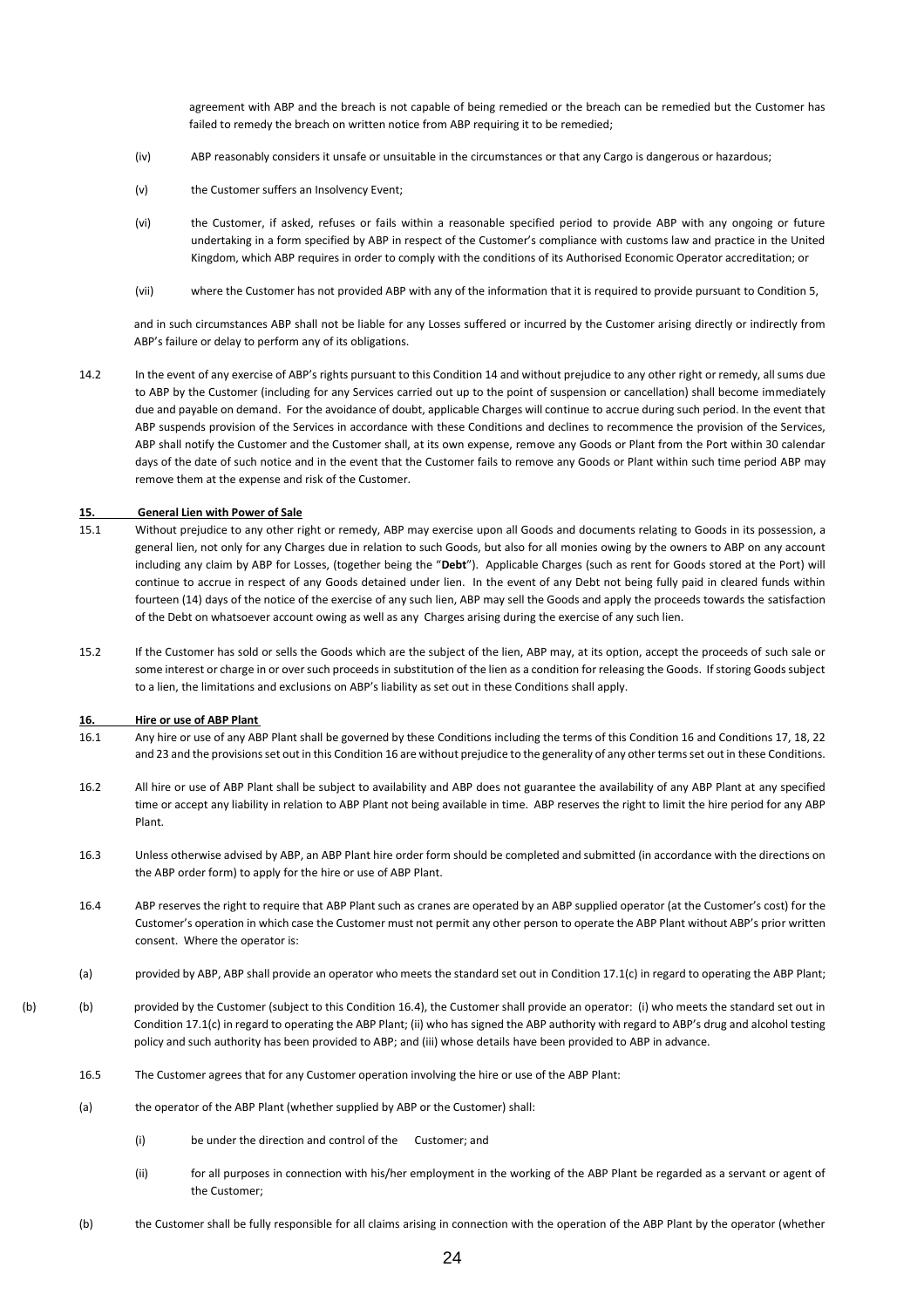supplied by ABP or the Customer) whether arising from the operator's negligence or otherwise (**Claims**) and shall indemnify ABP in full and on demand for any Losses suffered or incurred by ABP in relation to any such Claims; and

- (c) the Customer shall comply with any additional special conditions which apply to the hire of any ABP Plant which are notified by ABP to the Customer.
- 16.6 The Customer shall, in respect of any ABP Plant which it hires or uses:
- (a) ensure that the ABP Plant is suitable for the proposed use and is not used for any unlawful purpose;
- (b) strictly follow any instructions and restrictions given by ABP including any instructions given to ensure that (where relevant) ABP Plant is not taken onto hardstanding where it may be in excess of the load bearing capacity for that hardstanding;
- (c) ensure that the ABP Plant is not misused or mishandled (including not loading it in excess of its maximum load capacity (where relevant)), is used only for the purposes for which it is designed, is operated in a proper and lawful manner and in accordance with any instructions given by ABP;
- (d) when using ABP Plant to undertake lifting operations involving lifting equipment, comply with the Lifting Operations and Lifting Equipment Regulations 1998 (including carrying out any pre checks of equipment and appointing a competent person to manage the operation);
- (e) not part with possession of the ABP Plant to any third party at any time or remove it from the Port (unless otherwise agreed in writing by ABP);
- (f) keep the ABP Plant in a clean condition, and take all reasonable precautions to safeguard it (including the use of locks where provided), not make any alterations to the ABP Plant or remove any existing component(s) from the ABP Plant without the prior written consent of ABP, return it to ABP at the end of the hire in the same condition as it was at the start of the hire (fair wear and tear excepted) and ensure that the area of the Port where the operation took place is left clean, tidy and free of any spillage, debris or dunnage on completion of the operation;
- (g) unless otherwise advised by ABP, where relevant for the particular ABP Plant, supply the Customer's own tested slings and other lifting gear which are in good condition and compliant with Applicable Laws;
- (h) notify ABP as soon as possible of any breakdown, damage or fault in relation to the ABP Plant or in the event that the ABP Plant is involved in any accident resulting in injury to persons or damage to property;
- (i) if requested by ABP, provide access to the ABP Plant during the hire period (whether in operation or not) where ABP (or a party authorised by ABP) requires such access for the purpose of inspecting, testing, adjusting, maintaining, repairing or replacing the ABP Plant or any part of it.
- 16.7 The Customer shall indemnify ABP in full and on demand for any Losses incurred or suffered by ABP which arises out of or in connection with the possession or use of the ABP Plant by the Customer or its Representatives.
- 16.8 The Customer acknowledges that any data logger systems on ABP Plant are indicative only and that ABP strongly recommends that a certificated weighbridge is used to accurately check weights of Goods loaded or unloaded. ABP accepts no liability in connection with any inaccuracy of data provided by the data logger systems.

#### **17. Safety, Environment & Compliance with Law**

17.1 The Customer shall:

- (a) at all times comply with ABP Regulations and Applicable Laws relevant to its use of and activities at the Port;
- (b) carry out risk assessments of its activities at the Port to the full extent required by Good Industry Practice and Applicable laws, and will ensure that appropriate action is taken on the basis of those risk assessments;
- (c) ensure that all Persons engaged by the Customer in any of its activities at the Port (including its Representatives) are appropriately trained and qualified for the work in which they are engaged, in accordance with Good Industry Practice;
- (d) procure that any Representatives of other persons whom the Customer invites onto the Port conduct their respective activities in compliance with the obligations in this Condition 17;
- (e) where relevant apply for and secure all Necessary Consents necessary in connection with any activity carried out by it at the Port, comply with all conditions and limitations imposed by any such Necessary Consent and upon request provide a copy of any such Necessary Consent to ABP and notify ABP as soon as practicable in the event that there is any material variation to any such Necessary Consent or if the Customer ceases to hold such Necessary Consent;
- (f) conduct its activities at the Port at all times in such a way as to minimise any nuisance or disturbance to ABP, any other Person at the Port, any other Vessel using the Port and the owners and occupiers of other land within or adjacent to the Port;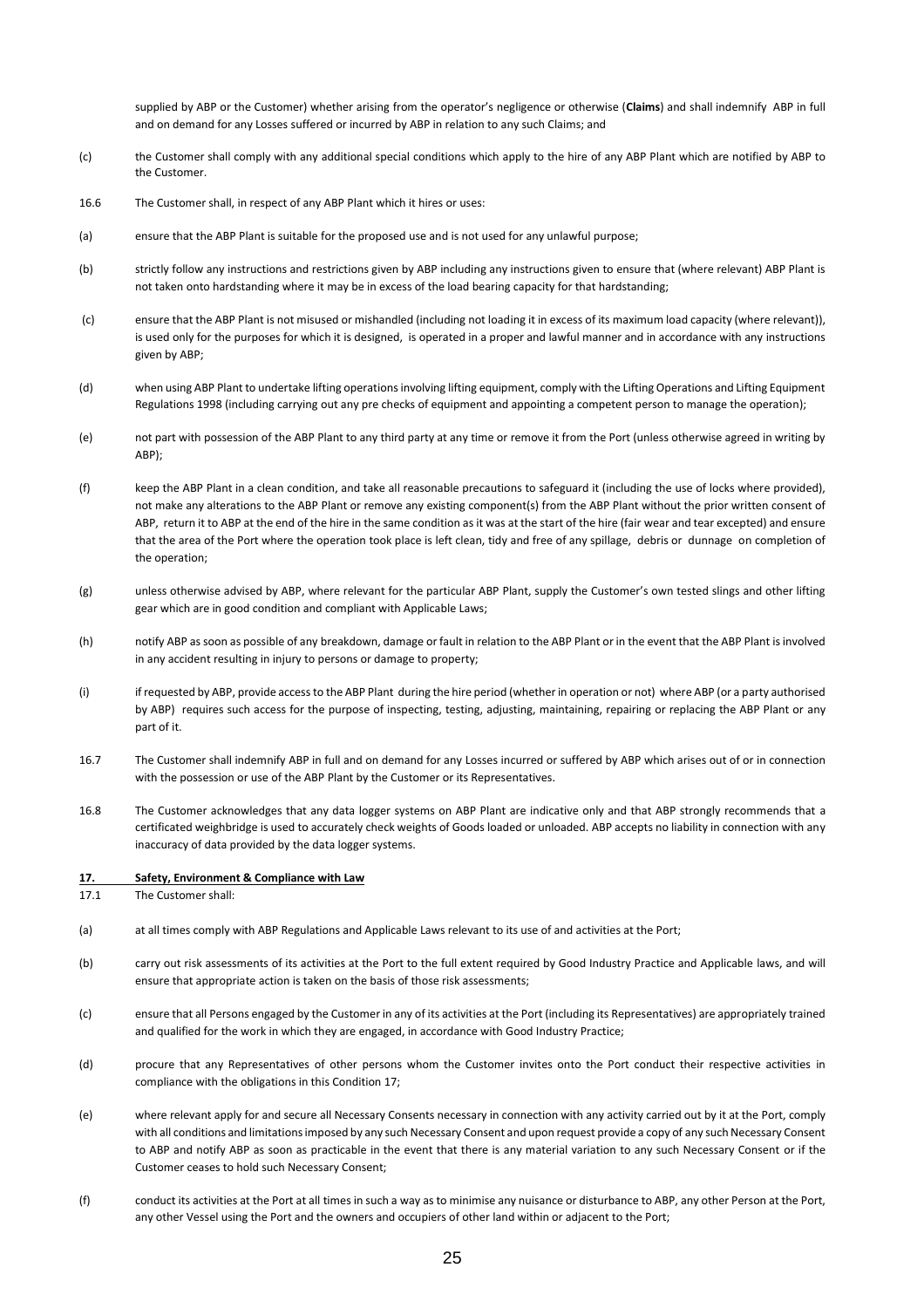- (g) immediately inform a representative of ABP in the event:
	- (i) that it becomes aware of any occurrence, incident, circumstance or unsafe practice which may affect the safe or efficient operation of the Port or which may present a danger or give rise to a risk to health, security, order, safety, or property or the Environment at the Port;
	- (ii) of any accident or incident which would be reportable under the Reporting of Incidents, Diseases and Dangerous Occurrences Regulations (RIDDOR), and provide ABP with a copy of the accident report and any other information requested by ABP in connection with the incident;
	- (iii) that any Customer Invitee is involved in an accident or suffers any manner of personal injury at the Port (whether or not such accident or incident is reportable under paragraph (ii) above) and provide ABP with a copy of the accident report and any other information requested by ABP in connection with the incident.
- 17.2 Without prejudice to Conditions 17.1(a) and (b), the Customer will conduct its activities at the Port at all times in such a way as to:
- (a) prevent any escape of Goods or any other substance or matter (in whatever form and whether alone or in combination with any other substance) within the possession or control of the Customer from any area of the Port or from any Vessel, or other means of transport in the possession or under the control of the Customer or Customer Invitees into or onto any part of the Port or any adjacent land or watercourse;
- (b) ensure that no Hazardous Materials or substance or matter of which the discharge passage or escape would be contrary to the Environmental Permitting (England and Wales) Regulations 2016 or any substance or material which may cause an obstruction or damage or pollution or contamination to pass or escape into any sewer, drain or watercourse serving the Port or into any river or into the sea or into or onto any part of the Port.
- 17.3 If a Pollution Incident should occur as a result of the activities of the Customer or its Representative or other Person whom the Customer invites onto the Port, including the escape of any Goods which might cause damage to the Environment or discharge of any Hazardous Materials or other substance or matter referred to in Condition 17.2 in breach of that Condition 17.2 the Customer shall, upon becoming aware of the Pollution Incident:
- (a) immediately take all steps necessary to prevent further pollution occurring as a result of the Pollution Incident;
- (b) notify ABP as soon as reasonably practicable and provide ABP with a copy of any notice that has been given to any Competent Authority in connection with the incident;
- (c) as soon as reasonably practicable remediate the consequences of the Pollution Incident to the reasonable satisfaction of ABP and any Competent Authority,

provided that notwithstanding (c) (and without prejudice to any other right or remedy) ABP reserves the right to elect to remediate the consequences of the Pollution Incident itself where it is reasonable in the circumstances for ABP to do so and the Customer shall reimburse ABP in full and on demand for all costs and expenses suffered or incurred by ABP as a result of undertaking such remediation.

- 17.4 The Customer shall indemnify ABP in full and on demand for any Losses incurred or suffered by ABP as a result of the breach of Conditions 17.2 or 17.3 by the Customer or its Representatives or any other Person whom the Customer invites onto the Port.
- 17.5 Without prejudice to any other right or remedy of ABP, ABP has the right to require the removal from the Port of any individual in circumstances where ABP reasonably considers that the behaviour or unsafe practices by that individual may present a danger or give rise to a risk to health, safety, security, property or the Environment at the Port.

#### **18. Waste & Removal of Trade and Packaging from the Port**

- 18.1 Subject to any written agreement with ABP to the contrary:
- (a) the Customer will make proper and adequate arrangements for the removal from the Port and disposal of all:
	- (i) Packaging (whether unused, empty or substantially empty or unused) immediately after the earlier of: (A) the shipment or other removal of Goods; and (B) the Packaging becoming empty or substantially empty (as the case may be); and
	- (ii) any other trade and other waste in accordance with the requirements of Applicable Laws as often as may be necessary or as reasonably directed by ABP.
- 18.2 If the Customer fails to remove Packaging and/or trade and other waste from the Port to the reasonable satisfaction of ABP, then ABP reserves the right (but shall not be obliged) to remove and dispose of (in any way which ABP sees fit) the Packaging, Containers, trade or other waste itself and the Customer will reimburse ABP in full and on demand for all costs and expenses suffered or incurred by ABP in undertaking such removal and shall indemnify ABP in full and on demand for any Losses suffered or incurred by ABP in connection with such removal or disposal.. ABP shall not be liable, answerable or accountable to the Customer or any Person interested in such items for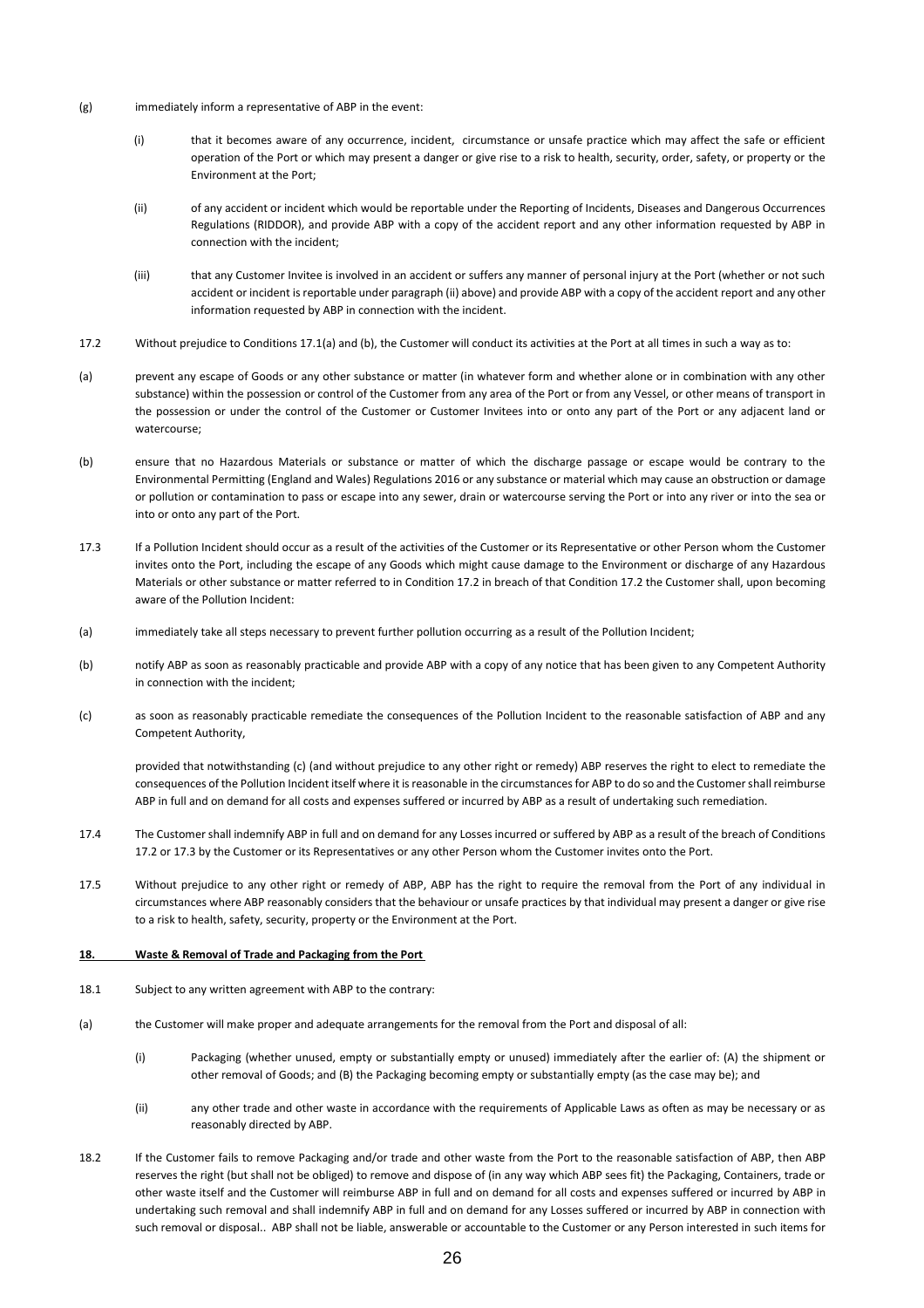so doing or for the proceeds (if any) of any such disposal.

#### **19. Disposal of Perishable Goods & Non Perishable Goods**

- 19.1 Without prejudice to any other right or remedy, where Goods are on the Port which:
- (a) in the opinion of ABP are insufficiently or incorrectly addressed or marked or are otherwise so unidentifiable that ABP cannot determine on what Vessel they should be shipped or to which Person they should be made available for collection; or
- (b) are not taken up immediately upon arrival at the Port or are not accepted by the consignee of the Goods or which ABP has reasonable grounds to consider may have been abandoned;

then in the case of:

- (i) Goods which in the opinion of ABP are likely for any reason to perish before collection, shipment or delivery, ABP shall be entitled to sell or otherwise dispose of such Goods in any way it sees fit, without any notice to the Customer or any other Person;
- (ii) non-perishable Goods of any nature**,** ABP shall be entitled to sell or otherwise dispose of such Goods in any way it sees fit, after giving 21 days' notice in writing of its intention to do so to the Customer (if known) or the publication of such notice in the Port office.
- 19.2 In the event that ABP sells or otherwise disposes of Goods pursuant to Condition 19.1, the following provisions shall apply:
- (a) all Losses suffered or incurred by ABP in connection with the sale or disposal of the Goods referred to in Condition 19.1 shall be payable by the Customer;
- (b) applicable Charges (including rent) shall continue to accrue in relation to the Goods while they remain on the Port;
- (c) the net proceeds of any sale of Goods shall be payable to the Customer (if known) after the deduction of all amounts owing to ABP under these Conditions; and
- (d) ABP shall have no liability to the Customer or any other Person in respect of the Goods other than the payment of any net proceeds (where applicable) as referred to in Condition 19.2(c).

#### **20. Security & Protection of Goods**

- 20.1. Subject to Condition 24.1, all Goods left or stored at the Port are left or stored at the Customer's sole risk and responsibility including theft, loss or damage to Goods. The Customer is responsible for insuring the Goods as referred to in Condition 6.1(h) whether or not storage of the Goods is provided as part of any Cargo Services.
- 20.2 The Customer agrees and acknowledges that any general security provided by ABP at the Port does not in any way diminish the Customer's responsibility for the security and safe-keeping of Goods and ABP makes no warranty or representation to the Customer that such security will be adequate or sufficient for the Customer's purpose (including where ABP is providing Cargo Services).
- 20.3 The Customer will ensure that all of its activities at the Port are undertaken in compliance with the International Ships and Port Facility Security Code (as amended from time to time) (the "**ISPS Code**") (where relevant) and The Port Security Regulations 2009 and will cooperate with and assist ABP with any security requirements in connection with the Customer's activities at the Port in accordance with the ISPS Code and any requirements of the United Kingdom Department for Transport or any other relevant Competent Authority.

#### **21. Non-ABP Cranes & Overloading**

- 21.1 The Customer must not bring any non-ABP cranes and heavy mobile equipment onto the Port unless the prior written consent of ABP has been obtained. In the event that ABP grants such consent, the Customer shall comply with any conditions of that consent.
- 21.2. The Customer shall be responsible for ensuring that: (i) the hardstanding areas of the Port are not loaded in excess of their load bearing capacity; and (ii) any Plant it uses in its operations at the Port is not loaded in excess of its maximum load capacity as specified by the manufacturer of such Plant.

#### **22. Force Majeure**

- 22.1 ABP shall not be liable for any breach of obligation to the extent that performance of that obligation is delayed, hindered or prevented by any event, circumstance or incident which is beyond the reasonable control of ABP including:
- (a) act of God, storm, tempest, flood, or other extreme weather or natural disaster, epidemic or pandemic;
- (b) fire (including steps taken for the extinguishment of fire), explosion, smoke, ionising radiation, radioactive contamination, terrorist activity, cyber attack, ransomware attack or other cyber security issue, nuclear, chemical or biological contamination or sonic boom;
- (c) impact by aircraft or objects dropped or falling from them, impact by Vessel or road or rail vehicle, blockage of any shipping channel or blockage of any access to a berth (including due to breakdown, mechanical failure, disrepair or lack of personnel to operate the Vessel or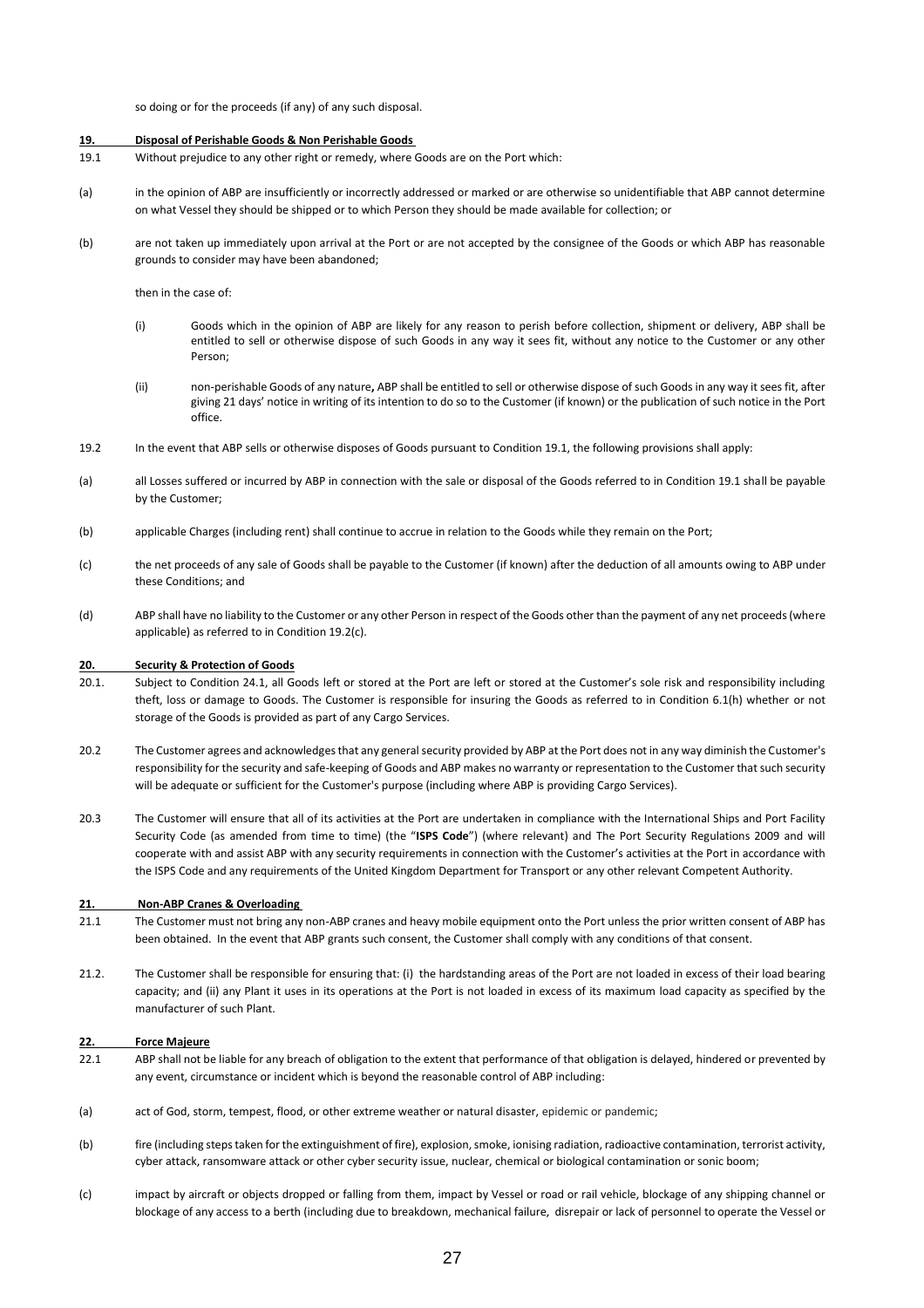vehicle), blockage of any road or rail access to or from or within the Port;

- (d) strikes, lockouts, go-slows or other industrial action by any person or anything done in the furtherance of a trade dispute;
- (e) shortage of labour, ABP Plant, machinery, fuel or power, berthing space, covered / uncovered / secure storage space*;* interruption or failure of utility service; breakdown or mechanical failure of ABP Plant;
- (f) war, revolution, riot or civil commotion, protest or public demonstration;
- (g) directions or orders given directly or indirectly by any Competent Authority acting in its statutory capacity;
- (h) theft, vandalism, damage or Pollution Incident unless proved by the Customer to have been committed by ABP;
- (i) inherent vice of the Goods:
- (j) vermin, insects, fungal attack, rot or corrosion;
- (k) heat or cold including heat within the Goods themselves and unintended exposure to natural or artificial light;
- (l) improper or insufficient packing, marking, documentation or labelling or any erroneous instructions;
- (m) insufficient depth of water at any berth or the approaches to such berth;
- (n) the total or partial interruption or failure of the ABP Notify Website or the vessel traffic system or the Port Community System (including communication links) or any other electronic, computing, information, data or other systems offered at any time by or on behalf of ABP, including in respect of the customs clearance and inventory controls of Goods;
- (o) any act of ABP or any ABP Party which, though deliberate, are reasonably necessary for the safety or preservation of persons, the Port and/or any Goods having taken reasonable steps to mitigate where reasonably practicable to do so in the circumstances;
- (p) late receipt of HM Revenue & Customs entries or delivery or landing orders, disputes in respect of documents or declarations made for entry purposes by or on behalf of any person, delay in passing Customs entries or obtaining clearance of any Goods or omission of information from or a mis-statement in any order to ABP relating to the Goods, delays arising from examination of goods or entry processing faults arising from HM Revenue and Customs and/or Border Force UK actions and/or requirements.

#### **23. Exclusion of ABP's Liability**

- 23.1 ABP shall have no liability whatsoever whether in contract, tort (including negligence), breach of statutory duty, misrepresentation or otherwise in connection with:
- (a) any demurrage costs, lost vessel slots or other compensation or other Losses suffered as a result of the delay or interruption of any Goods, ABP Plant, Plant, Vessels, Customer Transport, Passengers, Luggage, Passenger Vehicles or Services or for their loss of use or for their not being ready in time;
- (b) any loss of profit;
- (c) any loss of business, contracts, opportunity, market, charter, anticipated savings or depletion of goodwill;
- (d) any indirect or consequential loss or damages, costs, expenses or other claims for consequential compensation or indirect economic loss (howsoever caused);
- (e) the wrongful act, omission and/or neglect or any breach of these Conditions by the Customer or its Representative;
- (f) any Goods delivered to the Port which do not meet the specification stated for those Goods;
- (g) its compliance with any instructions given by the Customer or its Representative or any other Person entitled to give them;
- (h) the lack or insufficiency of marks, labelling or numbers on Goods, incorrect delivery details or any failure by any consignee to accept delivery of Goods where ABP has obtained proof of delivery acknowledging safe receipt of the Goods;
- (i) any information or advice given to or by ABP being inaccurate or incomplete where this incompleteness or inaccuracy cannot have been reasonably known to ABP at the time of the provision of the advice or information;
- (j) any failure or inability of any master or owner of the Vessel, operator of Customer Transport or any other Persons (other than ABP) to comply with their obligations under Applicable Laws or with the directions or orders of the Harbour Master or with any ABP Regulations;
- (k) improper, insufficient, indistinct or erroneous packaging, marking or addressing of Goods or Luggage;
- (l) any damage to or loss of a Passenger Vehicle: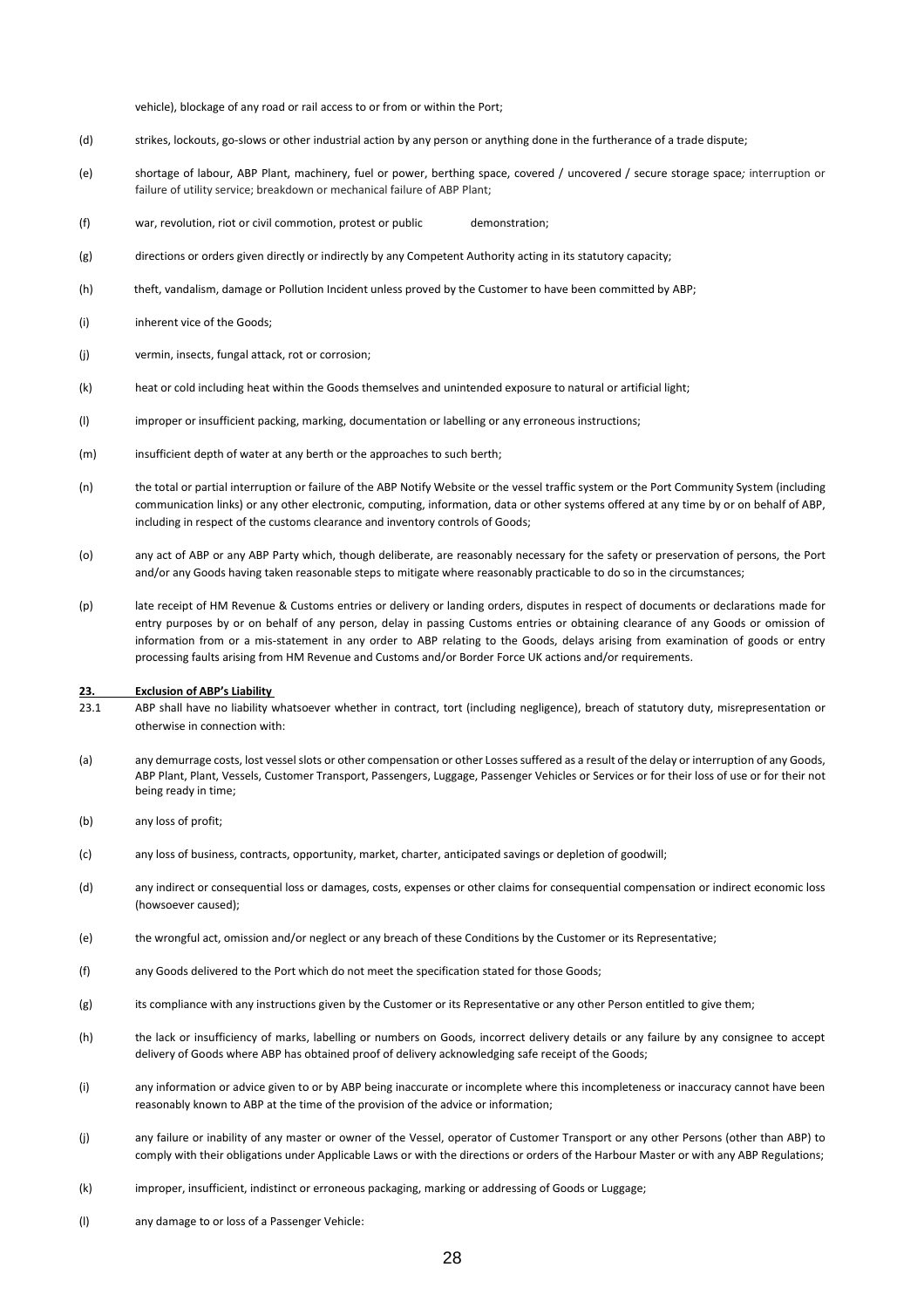- (i) where the damage or loss occurs after the Passenger Vehicle has crossed a Vessel's loading ramp to embark the Vessel or before the Passenger Vehicle has left the Vessel's loading ramp to disembark the Vessel;
- (i) resulting from the malfunction or disrepair of any apparatus or equipment belonging to the Vessel or the Vessel not being in the condition specified at Condition 6.

#### **24. Limitation of ABP's Liability**

- 24.1 Unless otherwise stated in these Conditions, ABP shall be liable for loss or misdelivery of, or damage to Goods, Vessels, Customer Transport, Luggage or Passenger Vehicles (or any part of them) to the extent that the Customer proves the loss, misdelivery or damage has been caused by the negligence of ABP or by a breach of ABP's obligations in relation to the provision of any Services, in which case ABP's liability will be limited in accordance with this Condition 24.
- 24.2 ABP's total liability in contract, tort (including negligence) or for breach of statutory duty, misrepresentation or otherwise, arising in connection with the use of the Port, the provision of any Services and/or the performance or contemplated performance of these Conditions will be limited in accordance with the provisions set out below:
- (a) in the case of loss, misdelivery or damage to Goods ("**Affected Item**") or Customer Transport the amount which is the lesser of:
	- (i) the cost of the part of the Affected Item which is affected;
	- (ii) the market value of the Affected Item at the time of the loss, misdelivery of damage;
	- (iii) the reasonable cost of repairing the Affected Item (if practicable);
	- (iv) £1,300 per metric tonne of the gross weight of the Affected Item;
	- (v) in the case of the Affected Item being a Container, £2,000 per Container or £5,000 per Container if it is a refrigerated Container;
	- (vi) in the case of the Affected Item being Packaging or Plant (excluding Containers) £3,000 per item of Packaging or Plant;
	- (vii) in the case of the Affected Item being Customer Transport, £12,000 per Customer Transport;
- (b) in the case of damage or loss to a Vessel (including any Goods on-board the Vessel) the reasonable cost of repair of the affected part of the Vessel and any affected Goods, up to a limit of:
	- (i) £250,000 where the GRT of the Vessel is up to 300;
	- (ii) £750,000 where the GRT of the Vessel is between 301 and 2000;
	- (iii) £2,500,000 where the GRT of the Vessel is between 2001 and 10,000;
	- (iv) £5,000,000 where the GRT of the Vessel is between 10,001 and 50,000;
	- (v) £10,000,000 where the GRT of the Vessel is over 50,000;
- (c) in relation to the hire or use of any ABP Plant, the amount of the Charges paid for the hire of the relevant ABP Plant in relation to the particular operation to which the hire or use of ABP Plant relates;
- (d) except for the liability referred to in Condition 24.2(b) ABP's aggregate liability in respect of any one event or series of related events shall not exceed the amount of the Charges paid to ABP by the Customer for any Cargo Services in relation to the relevant Goods to which the event or series of related events relates;
- (e) nothing in these Conditions shall prejudice ABP's right to rely on any applicable statutory provision providing for limitation and/or exclusion of liability; and
- (f) without prejudice to the generality of Condition 24.2(e), the provisions of the Pilotage Act 1987 shall apply to any claim in connection with any pilot or pilotage services provided;
- 24.3 Nothing in these Conditions excludes or limits the liability of ABP for death or personal injury caused by its negligence or for fraudulent misrepresentation or for any other matter which it would be unlawful to exclude or limit ABP's lability. Nothing in Condition 24.2(b) excludes or limits the liability of ABP if it is proved that the loss resulted from ABP's personal act or omission, committed with the intent to cause such loss, or recklessly and with knowledge that such loss would probably result.
- 24.4 The following additional terms shall apply where Passenger Services are being provided:
- (a) ABP shall not have any liability for any loss or damage or delay to any item of Luggage which is not in ABP's custody at the time such loss, damage or delay occurs. Luggage shall be deemed to be in the custody of ABP when it is unaccompanied by an embarking or disembarking Passenger from the moment the Luggage: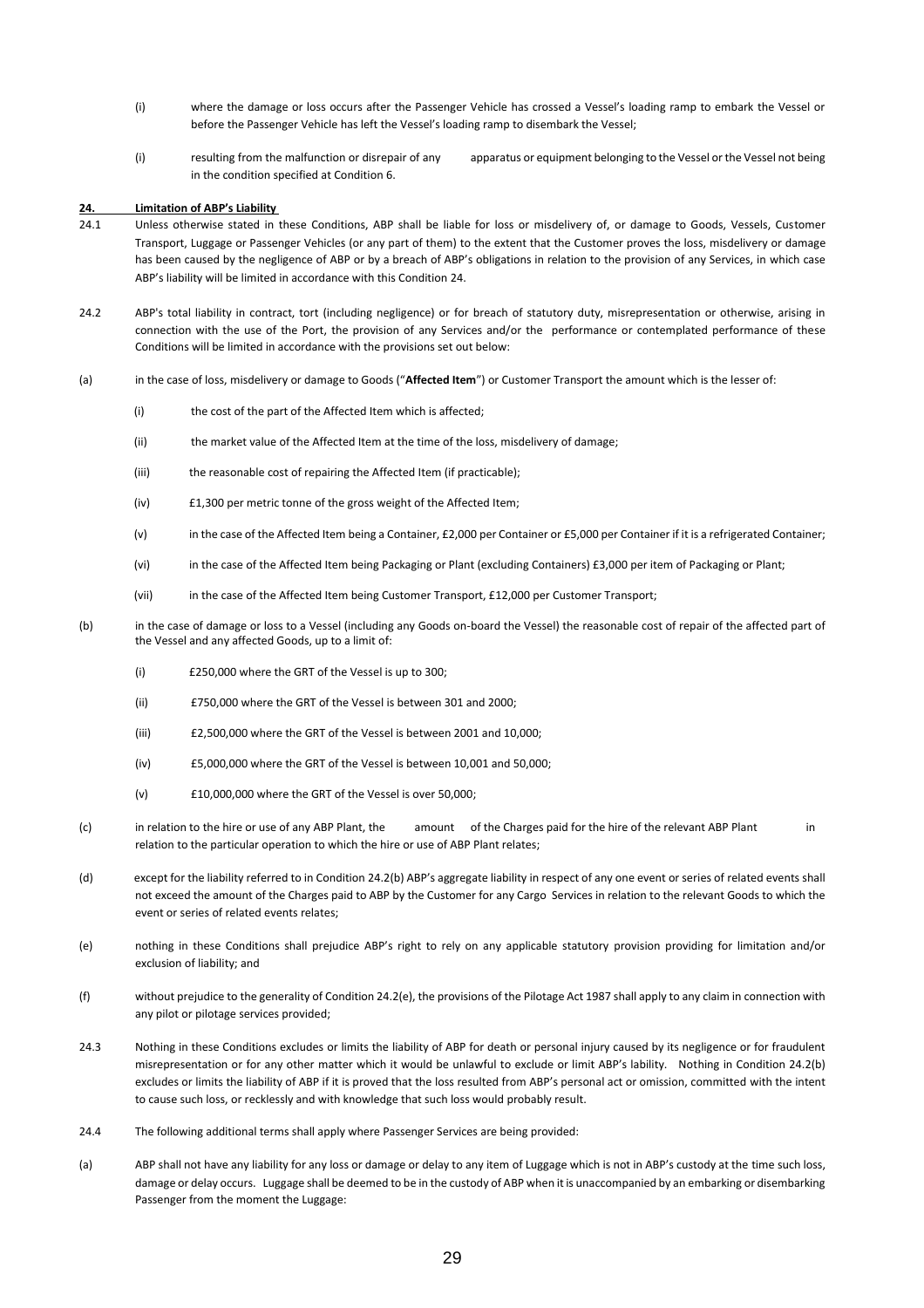- (i) passes beyond the check-in desk at the terminal after a Passenger has checked in until the moment the Luggage passes onto the Vessel's loading ramps or otherwise passes onto the Vessel;
- (ii) leaves the Vessel's loading ramp or otherwise leaves the Vessel until the moment the Luggage is removed by the Passenger from the baggage carousels in the terminal*,*
- (b) where ABP is liable for damage or loss as set out in Condition 24.1, ABP's total liability arising in connection with any loss or damage:
	- (i) to Luggage shall in no case be more than £2,000 per Passenger;
	- (ii) to a Passenger Vehicle (including any Luggage in or on the Passenger Vehicle) shall in no case be more than £12,000 per Passenger.

#### **25. Liability - Time Bar for Claims**

- 25.1 It is a condition precedent to the liability of ABP in relation to Goods under Condition 24 that ABP be notified in writing:
- (a) in the case of damage, deficiency or partial losses, within 7 days of the earlier of the date on which:
	- (i) the Goods are either delivered to the Customer or collected from the Port;
	- (ii) the Customer or its representative has knowledge of the damage, deficiency or partial losses in relation to the Goods;
- (b) Notwithstanding Condition 25.1(a), ABP shall in any event be discharged of all liability whatsoever and howsoever arising in respect of any claim under or in connection with these Conditions unless court proceedings are issued and written notice of the proceedings are given to ABP within 12 months of the date of the event or occurrence alleged to give rise to a cause of action against ABP.
- 25.2 It is a condition precedent to the liability of ABP in relation to any Luggage or Passenger Vehicle under Condition 24 that ABP be notified in writing of any damage or loss of Luggage or to a Passenger Vehicle prior to the Passenger leaving the Port to enable ABP to inspect any damage or investigate any loss.
- 25.3 It is a condition precedent to the liability of ABP in relation to any Vessel under Condition 24 that ABP be notified in writing of any damage or loss to the Vessel prior to the Vessel leaving the Port to enable ABP to inspect any damage or investigate any loss.

#### **26. Liability Limits available to Third Parties**

By delivering the Goods to ABP, the Customer shall be deemed to confer severally upon ABP and any ABP Party, the benefit of all warranties, representations, limitations and exclusions of or exemptions from liability, indemnities, defences, amenities and rights provided under these Conditions for the benefit of ABP, upon any such Person providing any Services in relation to the Goods.

#### **27. Disapplication of Additional Small Ship Limit**

Paragraph 5 of part 2 of Schedule 7 of the Merchant Shipping Act 1995 shall not apply in respect of any claim ABP may have in relation to a Vessel using the Port.

#### **28. Bribery / Corruption, Modern Slavery & Anti-Facilitation of Tax Evasion**

- 28.1 ABP and the Customer shall not, and shall each procure that its Representatives shall not, engage in any activity, practice or conduct which would constitute an offence under any applicable:
- (a) anti-bribery and/or anti-corruption laws, regulations and codes, including the Bribery Act 2010; or
- (b) anti-slavery and human trafficking laws, regulations and codes, including the Modern Slavery Act 2015; or
- (c) tax evasion facilitation laws, regulations and codes, including the Criminal Finances Act 2017.
- 28.2 ABP and the Customer shall each:
- (a) have in place adequate procedures designed to prevent any Person working for or engaged by ABP or the Customer (as the case may be) in connection with the Customer's use of the Port, from engaging in any activity, practice or conduct which would infringe any antibribery and/or anti-corruption laws, regulations and codes including ABP's anti-corruption and anti-bribery policy which is available on ABP's websit[e http://www.abports.co.uk;](http://www.abports.co.uk/)
- (b) not engage in any activity, practice or conduct that would constitute an offence under sections 1, 2 or 4, of the Modern Slavery Act 2015 if such activity, practice or conduct were carried out in the UK; and
- (c) each have in place and maintain such policies and procedures as are reasonable to prevent the facilitation of tax evasion by another person (including without limitation employees of the Customer) and for the purposes of this Clause 28.2(c) the extent to which any prevention procedures are deemed reasonable shall be determined in accordance with any guidance issued under section 47 of the Criminal Finances Act 2017.
- 28.3 ABP and the Customer each warrant that they are not subject to sanctions or otherwise designated on any list of prohibited or restricted parties or owned or controlled by such a party, including the lists maintained by the UK Government, the United Nations Security Council,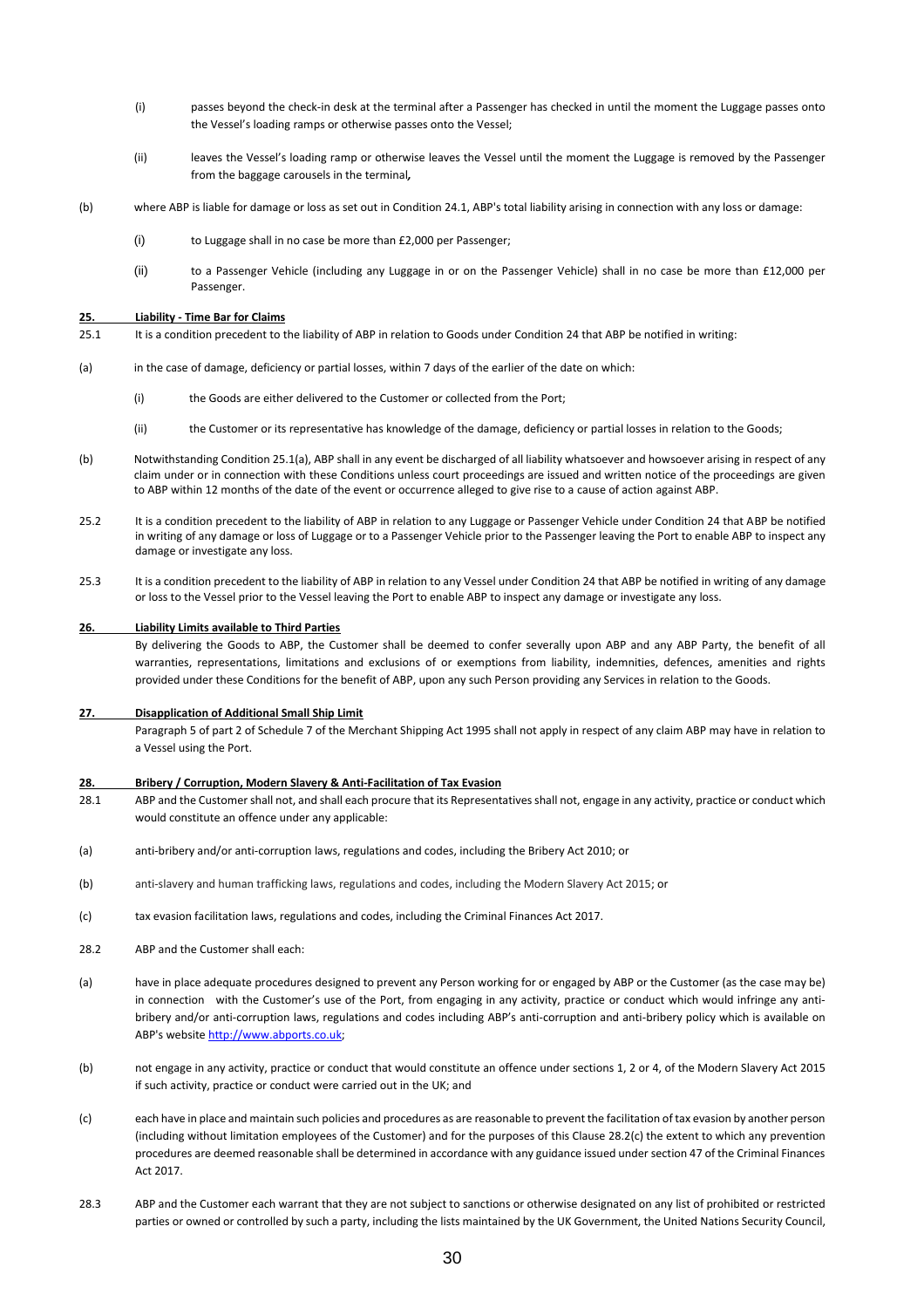the US Government, the Canadian Government, the European Union or its member states, or any other applicable Competent Authority.

- 28.4 Without prejudice to the generality of the obligations set out in this Condition 28 the Customer must promptly report to ABP:
- (a) any request or demand for any undue financial or other advantage of any kind which it receives in connection with the use of the Port by the Customer or performance of any obligations under these Conditions or any other agreement with ABP;
- (b) any actual or suspected slavery or human trafficking in a supply chain which has a connection with the use of the Port by the Customer, these Conditions or any other agreement with ABP; or
- (c) any request or demand from a third party to facilitate the evasion of tax within the meaning of Part 3 of the Criminal Finances Act 2017 in connection with the performance of the Contract.

#### **29. Data Protection**

- 29.1 Without prejudice to the generality of Condition 17.1(a), in relation to the Customer's use of or activities at the Port the Customer shall at all times comply with all Applicable Laws and ABP Regulations relating to the security, confidentiality, protection or privacy of personal data.
- 29.2 The Customer acknowledges that surveillance systems such as CCTV, Automatic Number Plate Recognition (ANPR) and body worn camera systems may be used at the Port (including for the purposes of safety and security). The Customer further acknowledges that the information processed by such systems may include personal data about the Customer, Customer Invitees, Passengers and other Persons (including any Representative). This information may be shared by ABP with other Persons (including the data subjects themselves, employees, agents or services providers of ABP, police forces, security organisations and Persons making an enquiry) and it may be used in any form of proceedings.
- 29.3 The Customer warrants and agrees that it will make its Customer Invitees, Representatives, Passengers and any other applicable Persons aware that ABP may process personal data relating to data subjects who may enter or use the Port (including in relation to the use of any surveillance systems) and as further described in ABP's privacy notice (as amended from time to time), which can be accessed at http://www.abports.co.uk/Privacy\_Notice/
- 29.4. Unless the context otherwise requires, the terms "process", "personal data" and "data subject" used in this Condition 29 shall be interpreted and construed by reference to any Applicable Laws relating to the security, confidentiality, protection or privacy of personal data.

#### **30. Radio**

The Customer shall ensure that any radio equipment used at the Port is licensed and operated in accordance with Applicable Laws.

#### **31 Governing Law and Jurisdiction**

These Conditions (and any dispute or claim relating to them, their enforceability or its termination) and any legal relationship between ABP and the Customer shall be governed by and interpreted in accordance with English law, and the Customer submits to the exclusive jurisdiction of the High Court of Justice in England but ABP may enforce any contract between ABP and the Customer in any court of competent jurisdiction.

#### **32. Bylaws, Statutory Powers & Duties**

- 32.1 The rights and powers of ABP under these Conditions are in addition to and not in substitution for the rights and powers of ABP conferred by their current Bylaws.
- 32.2 Nothing in these Conditions shall restrict prejudice or affect ABP's powers and duties in the exercise of its functions as the statutory harbour authority for the Port and its approaches or as the competent harbour authority for elsewhere.

#### **33. Notices**

Any notice required to be given under these Conditions shall unless otherwise specified or agreed be sufficiently given if sent by email, post by registered or recorded delivery or left at the principal or registered office for the time being of the party to be served. Any such notice shall be deemed to be served (i) at the time the same is handed to or left at the address of the party to be served; (ii) at the time of transmission if sent by email; and (iii) on the third day (not being a Sunday or public holiday) following the day of posting if served by post.

#### **34. Confidentiality**

- 34.1 ABP and the Customer will keep and procure to be kept secret and confidential all confidential information belonging to the other party disclosed or obtained as a result of the relationship of the parties under these Conditions and will not use nor disclose the same save: (a) for the purposes of the proper performance of these Conditions; (b) with the prior written consent of the other party or of a party's professional advisors or; (c) as may be required in connection with any financing arrangements.
- 34.2 Where a party discloses confidential information to its employees, consultants, sub-contractors, professional advisors or agents pursuant to Condition 34.1(a), (b) or (c), such disclosure shall be subject to obligations equivalent to those set out in this Condition 34 and the disclosing party will use its best endeavours to procure that any such employee, consultant, sub-contractor, professional advisor or agent complies with such obligations. Each party will be responsible to the other party in respect of any disclosure or use of any such confidential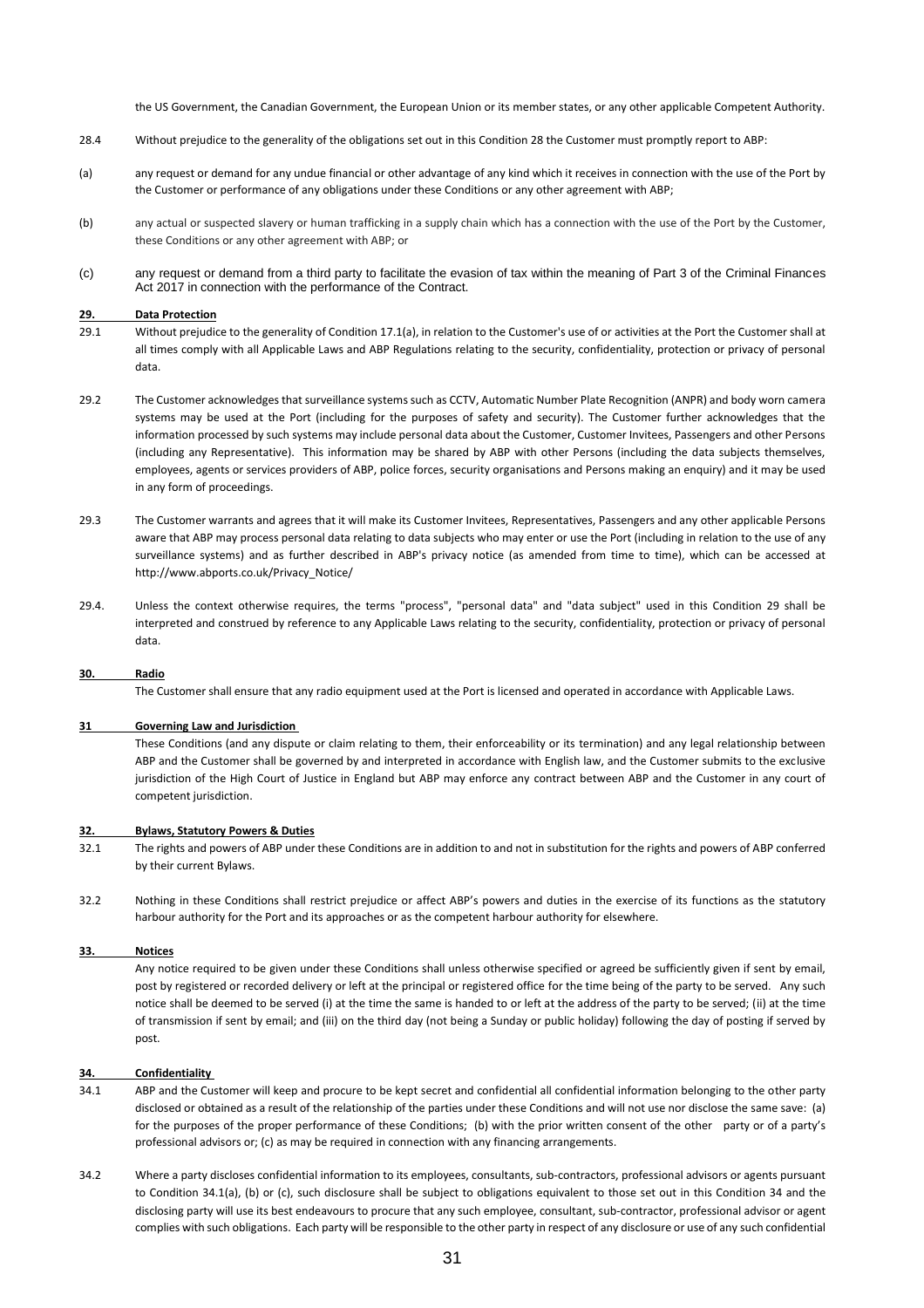information by a person to whom disclosure is made.

34.3 The obligation of confidentiality under Condition 34.1 will not apply to any confidential information which: (a) is in or enters (otherwise than as a result of an unlawful disclosure by the party receiving such information), the public domain; (b) the party receiving such information can demonstrate was already lawfully in its possession at the time of disclosure; (c) is disclosed to the party receiving such information by a third party otherwise than in breach of any confidentiality obligation owed to the party whose confidential information it is; or (d) is required to be disclosed pursuant to any Applicable Law, Court or arbitral order or by any supervisory or regulatory body to whose rules a party is subject or with whose rules it is necessary for that party to comply.

#### **35. General**

- 35.1 If any provision of these Conditions is or becomes invalid or unenforceable, in whole or in part, in any jurisdiction, the validity and enforceability of the other provisions of these Conditions and its validity and enforceability in any other jurisdiction shall not be affected.
- 35.2 A waiver of any right or remedy is only effective if given in writing and shall not be deemed a waiver of any subsequent breach or default. A delay or failure to exercise, or the single or partial exercise of, any right or remedy shall not: (a) waive that or any other right or remedy; or (b) prevent or restrict the further exercise of that or any other right or remedy.
- 35.3 These Conditions together with the Port Tariff are generally issued on an annual basis to take effect on 1 January in each year. However, ABP reserves the right to amend the Conditions at any time by publishing the Conditions on ABP's website ([www.abports.co.uk\)](http://www.abports.co.uk/).
- 35.4 Except as otherwise provided in these Conditions, a person who is not a party has no right to enforce any term of this agreement under the Contracts (Rights of Third Parties) Act 1999.